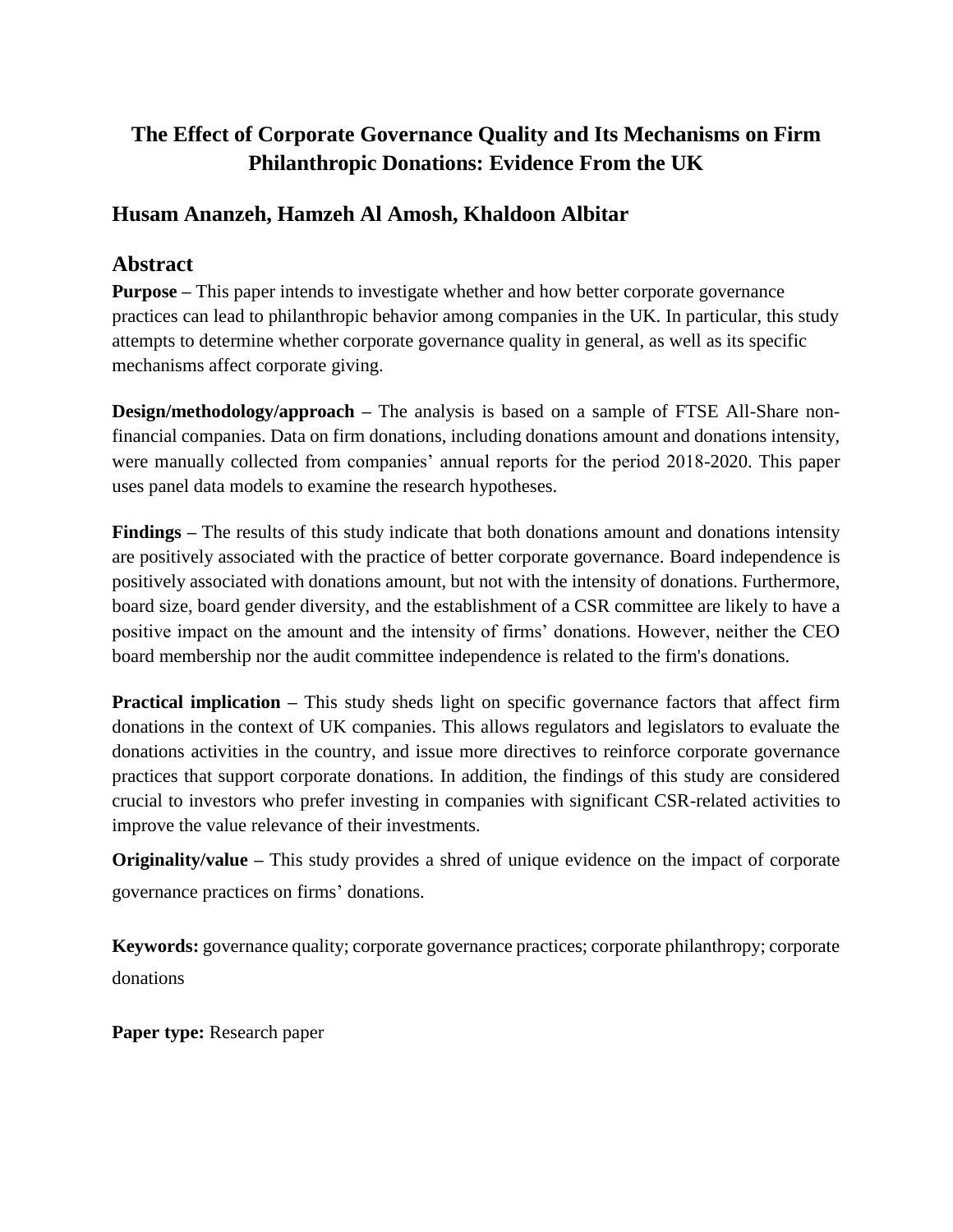## **1. Introduction**

The debate over Corporate Social Responsibility (CSR) is still a subject of particular concern for many parties worldwide (Ananzeh et al., 2021). Primarily, stakeholders continue to demand that companies align their values with those of society and the environment (Chiu and Wang, 2015; Li et al., 2019; Liao et al., 2021; Albitar et al., 2021). Thus, it has become increasingly important for companies to meet the demands of stakeholders in order to present themselves as complying with the values of the communities and the environment around them. Corporate social responsibility initiatives include employee rights, philanthropic donations, education, health, human rights, and any other actions that have social value (Kumar, 2019; Chen et al., 2021). In addition to being considered the most convenient and direct way to appease the interests of stakeholders, philanthropic donations practices adopted by corporations may likely benefit the company in the long term, as they can enhance profits (Ananzeh et al., 2021). Thus, corporate philanthropy is a noteworthy phenomenon that needs to be further examined (Gautier and Pache, 2015). The reason for this is that many companies are contributing to charitable causes to enhance their social and financial impact (Houqe et al., 2019).

In the UK context, there is a growing government interest in promoting social responsibility initiatives and corporate governance practices (Schrempf-Stirling, 2018), as UK regulations encourage companies to make donations and community participation (Acker et al., 2018). This prompts many companies to make donations and disclose the actual amounts paid in their annual reports. However, despite the rising calls for companies to allocate more resources for philanthropic purposes, there is a striking disparity in adopting the donation approach among UK companies (Brammer et al., 2009). This underscored the necessity of considering what companies' practices are likely to encourage positive philanthropic behaviors in their codes of conduct. Given the scarcity of related research, we aimed to derive clear inferences about the connection between corporate governance quality and the specific mechanisms underlying it and corporate donations.

Corporate governance does seem to affect the ways in which firms operate. Its primary aim is to monitor all management activities such as planning, internal controls, performance measurement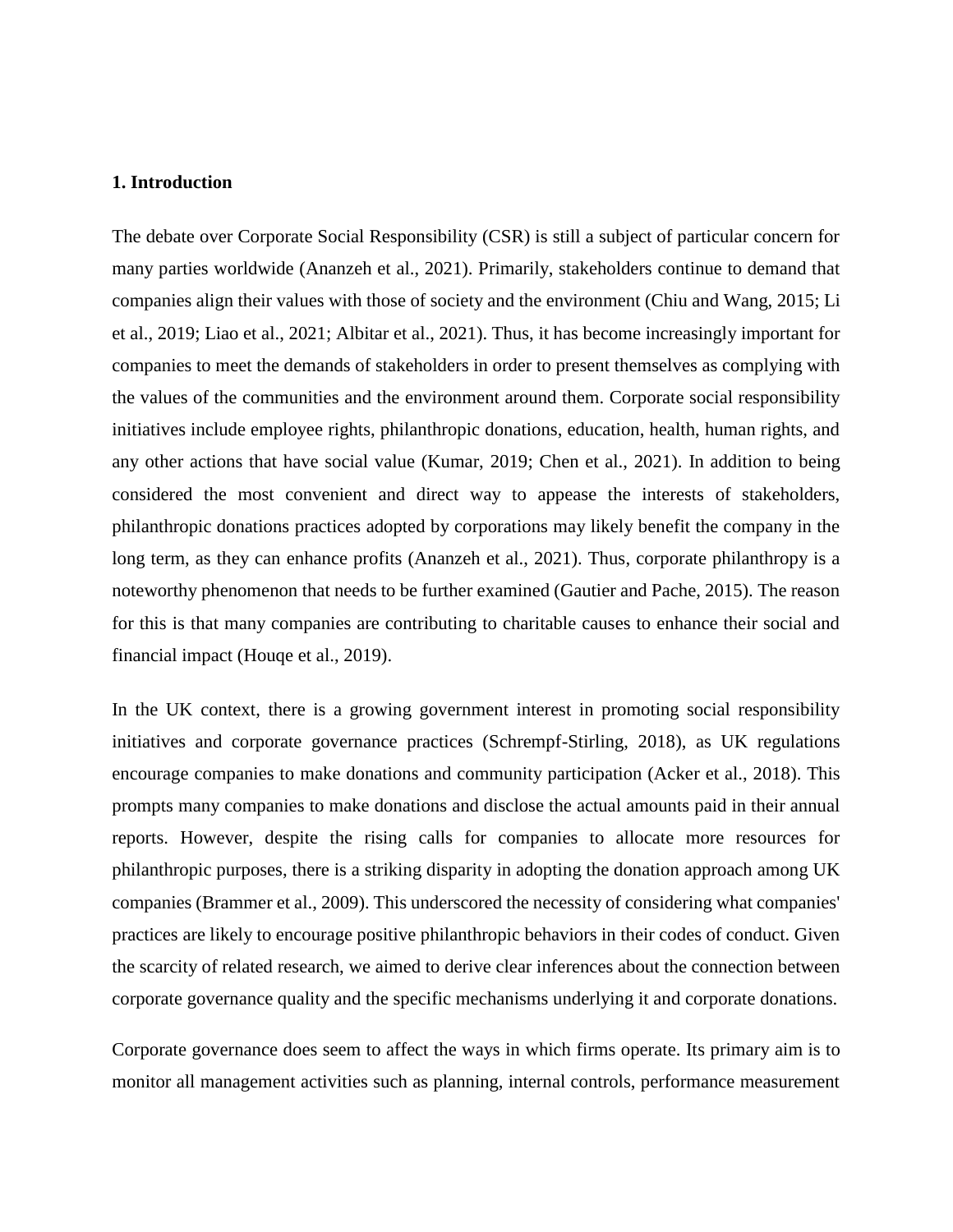(Haddad et al., 2017). Furthermore, more recent corporate governance regimes have put an extra focus on transparency and fairness, which possibly would lead to good corporate philanthropy practices. In other words, corporate governance has become no longer limited to the rules and regulations used to monitor managerial behavior, but it has also been extended to include issues pertinent to ethics, accountability, and transparency in order to ensure the best interests of stakeholders (Al Amosh and Khatib, 2021a; Michelon and Parbonetti, 2012). Hence, good corporate governance practices call for cultivating relationships that create value for all stakeholders (Welford, 2007, Albitar et al., 2020). In essence, striving towards an ongoing value creation model is likely to be directly linked to a more proactive corporate philanthropic donations approach. This is partially evidenced by most of the CSR literature where a positive relationship has been evident between good corporate governance practices and CSR activities (Kaymak and Bektas, 2017).

Accordingly, our study aims to investigate the relationship between corporate governance practices and actual donations in the UK context. More specifically, we investigate several potential determinants namely, corporate governance quality, independent board members, the board size, board gender diversity, CEO board membership, audit committee, and CSR committee, and to what extent do these factors affect the actual donations of UK listed companies. To achieve the study's objective, FTSE All-Share non-financial companies were chosen as the sample of this study to obtain data about corporate donations, in addition to other financial data were extracted from a Thomson Reuters Asset 4 database during the period from 2018 to 2020.

The present study is likely to provide several contributions. First, this study examines the link between corporate governance and corporate donations, a topic that has not been extensively examined in the prior literature, which mostly looks at corporate social responsibility as a comprehensive concept (Ramón-Llorens et al., 2019; Odriozola, 2019; Mohammadi et al., 2020; Gupta et al., 2021). Second, this study is the first, to the best of our knowledge, to examine the impact of corporate governance quality proxied by the *Corporate Governance Pillar score* provided by the Thomson Reuters Asset4 database on firms' donations. Third, this study contributes by extending its analysis to include several dimensions of corporate governance practices, an issue that has not been extensively previously addressed by previous research. Fourth, this study makes a significant contribution to the literature in terms of its case selection, as we are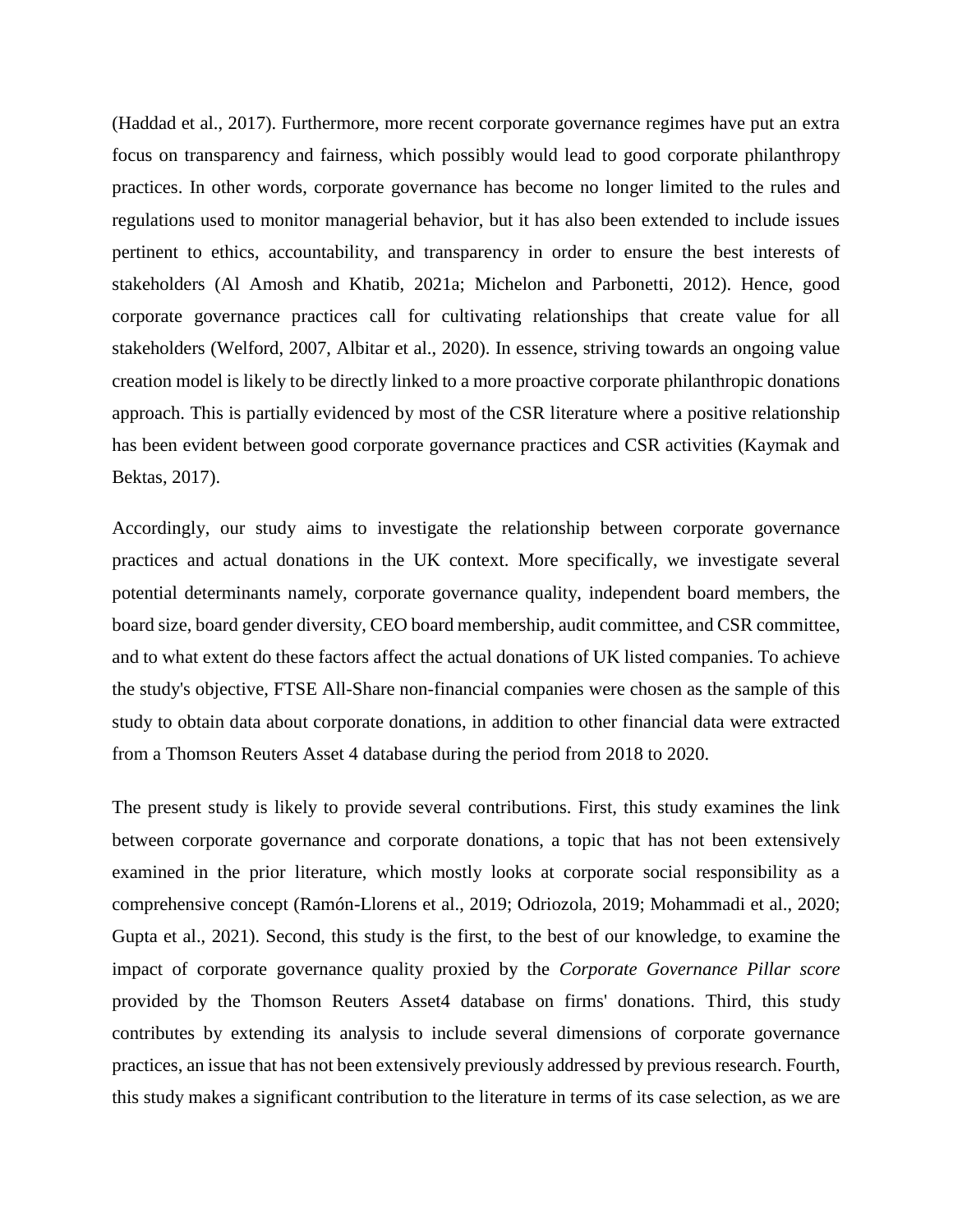unaware of any other similar research that examines the effect of corporate governance on corporate giving in the UK context.

Finally, this study provides a theoretical contribution through the adoption of stakeholders and legitimacy theories in explaining how governance quality affects corporate giving. There is no widely accepted theoretical framework for corporate donations. Thus, a single theory cannot encompass fully the phenomenon of corporate donations (Ananzeh et al, 2021). Corporate donations are primarily explained from the standpoint of stakeholder or legitimacy-based perspective. By integrating different perspectives, we can better understand the donations made by companies since they offer a complementary perspective on such behavior. Through such integration, we are able to examine the company's response to different levels of pressure. At the macro level, society exerts pressure on the company to donate. Here, legitimacy theory takes corporate donations into account as a legitimating mechanism. At the intermediate level, on the other hand, the company is urged to donate by different groups of stakeholders

The rest of the paper is divided as follows; the second section presents the theoretical framework of the study. The third section reviews the previous literature and the hypotheses development. The fourth section explains the methodology of the study. The fifth section presents the empirical results of the study. The study sixth section concludes the study.

## **2. Theoretical framework**

CSR practices literature usually follows a theoretical perspective that derives from stakeholder theory, legitimacy, agency theory, and signalling theory. The current study relies on a multiperspective from the theories of stakeholders and legitimacy theory. This is because using a single theory cannot adequately explain corporate giving, which is considered to be a complex activity. As a result, a multiple theoretical framework is used to better comprehend the donation behavior of companies since it is likely to offer complimentary insight into this type of behavior. Moreover, the integration of the two theories allows us to look at how the company responds to different levels of pressure. Mainly, the legitimacy theory can explain pressure at the macro level. Furthermore, the stakeholder theory can explain pressure at the intermediate level.

#### *2.1 Stakeholder theory*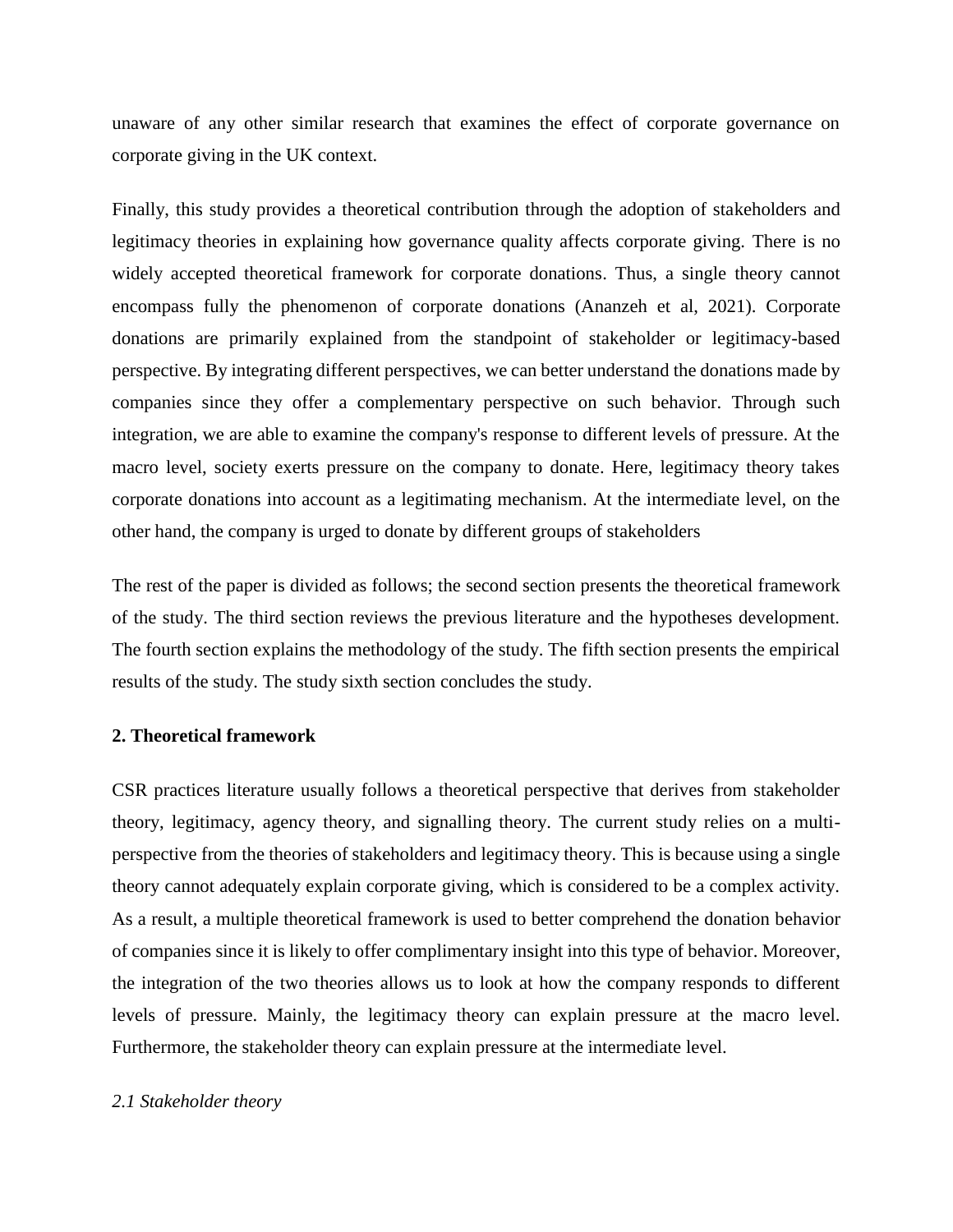Stakeholder theory was first discussed by Freeman, who advocated that the demands and aspirations of various stakeholders must be met (Freeman, 1984). Consequently, companies must find appropriate solutions to satisfy stakeholders without bias, in contrast to the shareholders' perspective, which indicates that the company's responsibility towards its shareholders is to maximize their value first without looking at any social responsibility towards the surrounding community (Al Amosh and Mansor, 2021). Therefore, companies began to engage in many activities related to social and environmental responsibility, such as making cash and in-kind donations, providing job opportunities to the surrounding community, planting trees, and helping to preserve the environment to show goodwill towards stakeholders; it also pursued to disclose its activities in various media, such as television, social media, advertisements in newspapers, as well as its annual reports, to deliver a message that it complies with the aspirations of society. Accordingly, the stakeholder theory asserts that companies are motivated to philanthropy to appease the interest of stakeholders, thus ensuring their continuous support.

## *2.2 Legitimacy theory*

In social accounting research, legitimacy theory is one of the most critical theories used to explain the practices of companies in engaging in voluntary social activities. Environmental and social challenges could threaten the legitimacy of businesses in society (Moloi & Marwala, 2020). According to the legitimacy theory, societies generally form specific expectations regarding legitimate firms' behavior in the conduct of their businesses (Lindblom, 1994). At the same time, societies also generate their own societal perceptions of these firms' actual behavior; firms should strive to be seen as operating legitimately by the outside parties and societies by conforming to the values and social systems of their surroundings (Patten & Shin, 2019). When society's expectations and perceptions of the firms' business behavior differ, a legitimacy gap is created (Eugénio et al., 2013). As such deviation exists and widens, the legitimacy of the company is at risk and the social contract between the company and its society could diminish and may eventually be revoked. Companies could overcome the risk of this expectation gap by voluntarily taking actions that would satisfy the information needs of the stakeholders, and narrow or eliminate the gap through voluntary and philanthropy practices. Thus, activities that reduce any adverse impact on companies' sustainability such as making donations to society are desirable to all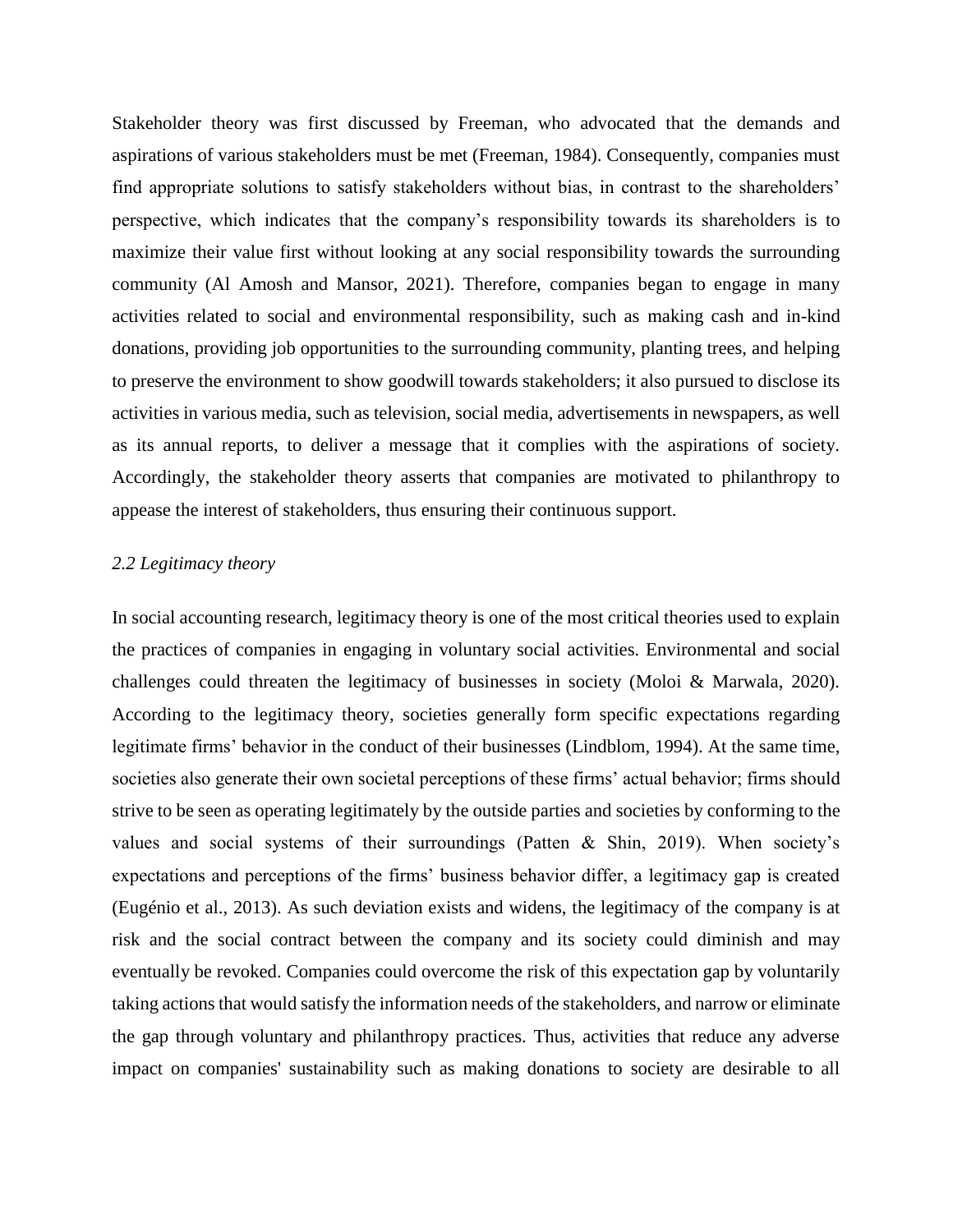companies (Deegan, 2019). Accordingly, the legitimacy theory asserts that companies are motivated to philanthropy for enhancing their business legitimacy.

## **3. Literature review and Hypotheses development**

Throughout its history, corporate philanthropy has undergone continuous evolution alongside an ever-changing social, economic, and industrial landscape. In particular, following World War II, corporations began developing formal philanthropic programs in the United States and Europe (Marinetto, 1999). The scope of corporate philanthropy includes a wide range of giving activities. Originally, such practice started as a form of giving to some of the in-need people, church charities, pet projects. Altruism was the driving force behind corporate philanthropy during this era, which some have termed the golden age of corporate philanthropy(Levy, 1999). It was considered the "right thing to do" at the time where CEOs contribute to the communities where their employees lived (Levy, 1999). However, as global competition increased in the 1980s and corporations largely restructured, there was a shift to what is recently known as strategic philanthropy, which combines philanthropic efforts with business strategies and marketing (McClimon, 2004). Thus, corporate philanthropy has become an overarching organizational social responsibility strategy that covers a broader range of giving activities that contribute to the corporate social standing and establish new social networks (Marinetto, 1999). In addition, incorporating corporate philanthropy in a company's strategy can cause a number of positive effects, including an increase in branding among consumers, an increase in employee productivity, a decrease in R&D costs, and a breach of regulatory obstacles (Smith, 1994). Consequently, it is worth noting that strategic philanthropy is seen as a tool via which companies can attain a powerful competitive edge (Smith, 1994; McClimon, 2004). Furthermore, socially responsible companies have contributed to donations as they are considered part of their social responsibility.

In our study, philanthropy donations refer to charitable giving for noble causes, which are the efforts and expenditures in charitable work undertaken by businesses or individuals to improve society's welfare. Accordingly, data about philanthropic donations were collected based on the ground that they may take several forms, including political, educational, health, and monetary contributions, aiming to help the community.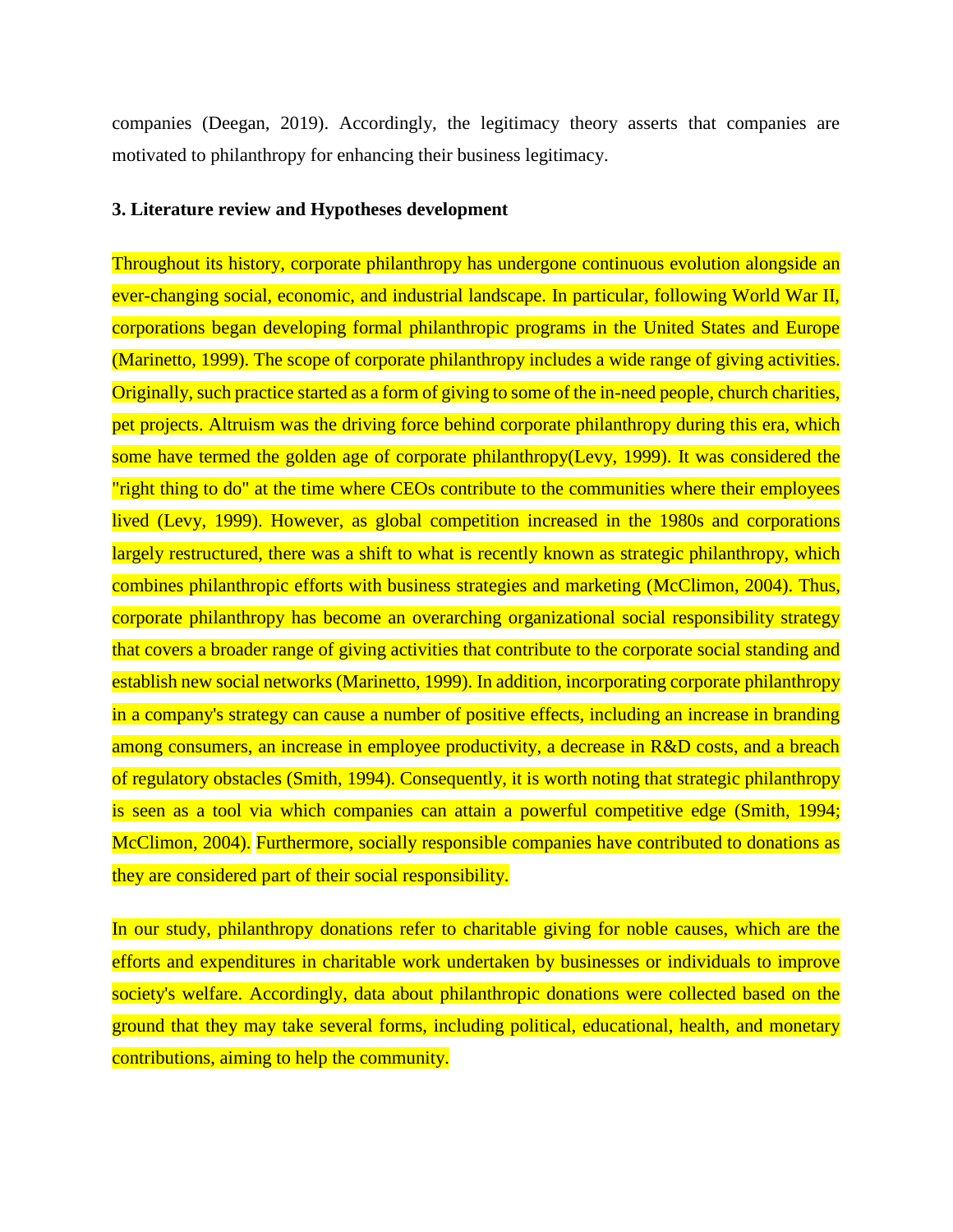A wide range of CSR literature has investigated the impact of corporate governance on corporate social responsibility dimensions, but corporate donations were rarely covered. As mentioned earlier, CSR practices include preserving the environment, human rights, community activities, and charitable contributions (Marano and Kostova, 2016). According to the stakeholder theory, companies must comply with stakeholders' expectations by activating voluntary activities such as social and environmental responsibility (Gerged et al., 2021; Albitar et al., 2021). Thus, effective governance may make institutions responsible for carrying out social and environmental responsibility and related charitable activities. Stakeholders likely view these aspects as positive initiatives since they can enhance the relationship between the company and various stakeholder groups.

Besides, corporate donations improve the company's image and reputation in front of stakeholders (Kim and Ji, 2021). Thus, stakeholders are likely to welcome these practices. Also, the amount of donations allocated for philanthropic purposes is likely to provide a good picture of the company's compliance with corporate social responsibility issues and the demands of society (Mazodier et al., 2021).

However, despite its importance and growth, the practice of corporate giving is subject to many criticisms. One of the main critiques of philanthropy today is that it does not directly solve social problems due to the fact that fund amounts are likely to be limited. Furthermore, donations can be biased, which irritates many stakeholders because charitable support can be directed to one group over another based on the company's interests. Also, administrative sentiments such as altruism and selfishness may play a decisive role in whether or not to engage in donations (Hong et al., 2018). Added to this, it is true that philanthropy presents a disorganized model of maneuver that has no recognizable structure (Ananzeh et al., 2021). Giving by corporations does not adhere to mandatory global standards. It is instead a matter of choice, and it can go beyond the legally binding requirements, especially in developing countries with a lack of laws requiring it (Ananzeh et al., 2022). Thus, the lack of clear corporate giving rules has led to heterogeneous levels of donations, or even no donations, in some instances (Ananzeh, 2022). Here, it is stated that corporate philanthropy practices could be influenced by a range of factors affecting management's willingness to donate including, corporate characteristics, external contextual factors, and internal contextual factors (Ananzeh et al., 2021).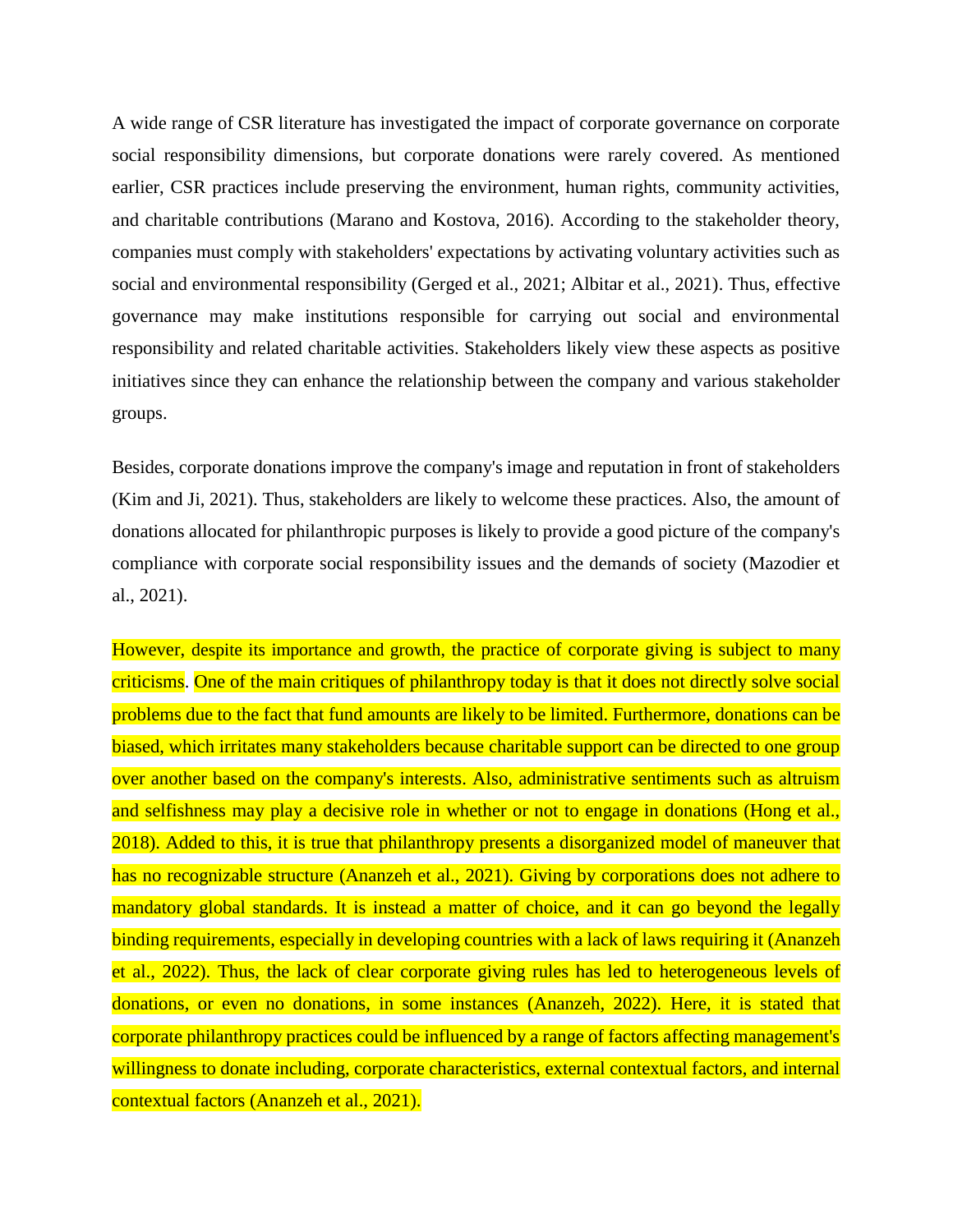While there is plenty of research on the impact of corporate characteristics and external contextual factors on corporate donations, the impact of internal contextual factors on corporate donations is rarely examined (Ananzeh et al., 2021). Thus, the aim of this study is to consider the effect of governance quality and its mechanisms on corporate donations.

The recent literature is based on several underlying variables that reflect perceptions of a wide range of governance variables. Our study used aggregate indicators (governance pillar score) and Separate indicators (board size, board independence, audit committee independence, is the board gender diversity, CSR committee, CEO duality). Besides, studies have been conducted in many countries globally; the studies included international samples (e.g., Harris et al., 2015), other studies were conducted in Pakistan (e.g., Majeed et al., 2015; Sharif and Rashid, 2014), studies in Jordan (Al Amosh and Khatib, 2021b), studies in Latin America (Husted and de Sousa-Filho, 2019), and Bangladesh (Rouf and Hossan, 2021). Moreover, studies have been conducted on different economic sectors; studies have been done on non-profit companies (e.g., Harris et al., 2015). Banking sector (e.g., Rouf and Hossan, 2021; Sharif and Rashid, 2014). listed companies (Majeed et al., 2015), and industrial companies (e.g., Al Amosh and Khatib, 2021b).

## *3.1 Governance Pillar*

In the business environment, corporate governance is one of the most prominent ideas reflecting important research goals that academics pursue. The corporate governance system puts measures in place to monitor all management activities, including planning, internal controls, and performance measurement (AlHares et al., 2020; Haddad et al., 2017). Further, corporate governance tools cover a wide range of ethical, accountability, and transparency issues as a means of ensuring stakeholders' interests are met (Michelon and Parbonetti, 2012; Siddiqui, 2015; Gerged et al., 2021; Al-Shaer et al., 2021). Thus, high-quality corporate governance practices, according to stakeholder theory, are likely to lead to cultivating relationships that create value for all stakeholders (Welford, 2007). By achieving such a value-enhancing model through good corporate governance, companies are likely to signal to capital markets and other stakeholders that their practices are in compliance with social standards (Bae et al., 2018), thereby improving their performance. Accordingly, a company's efforts to create an ongoing value creation model are likely to be directly tied to a more proactive corporate philanthropic giving program.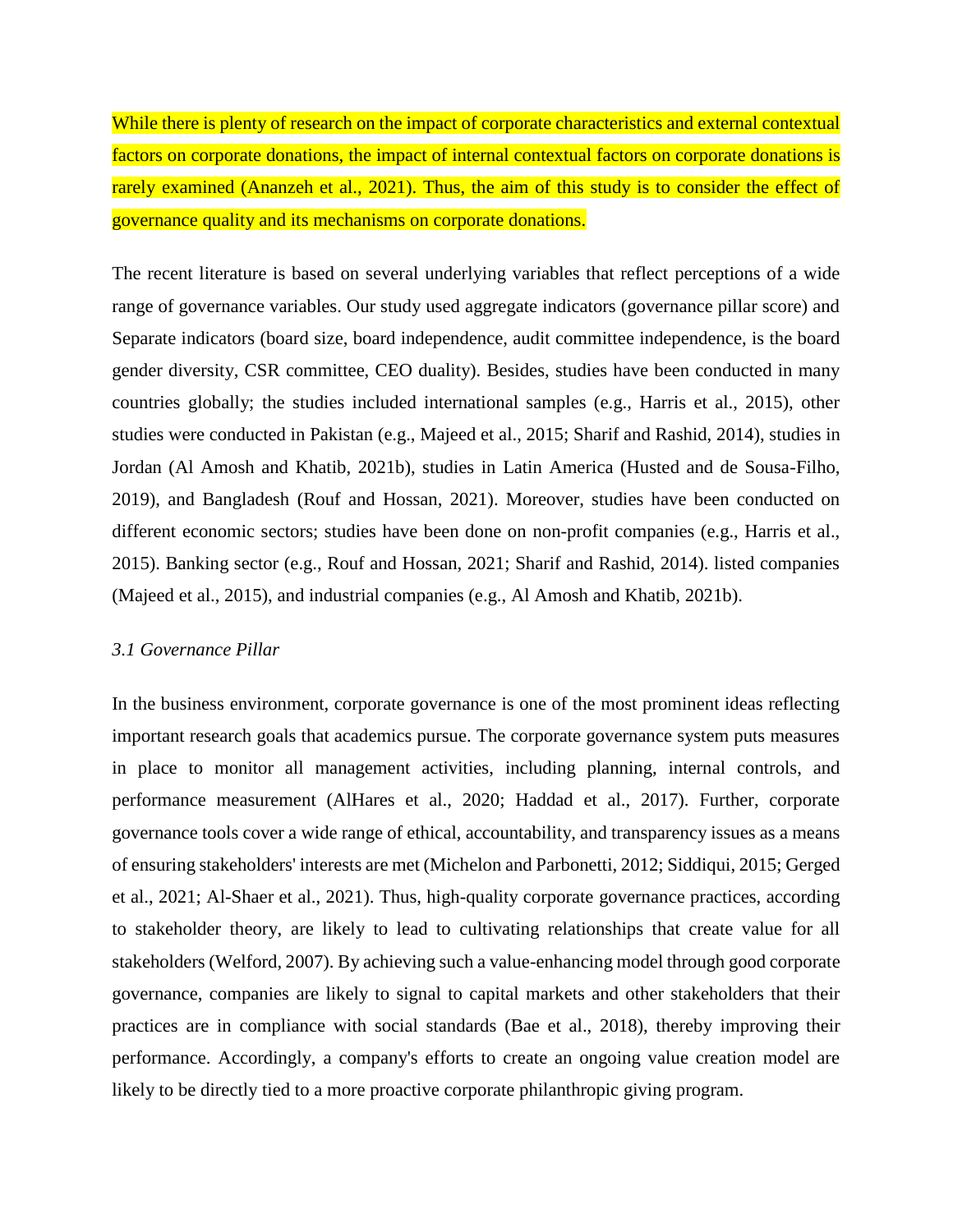As per the legitimacy theory, greater transparency made possible through high-quality corporate governance practices that protect stakeholders' interests operates as a central element of legitimating a company's activities (Ntim et al., 2012). Thus, aiming at higher transparency is likely to influence companies' decisions to make more donations since these activities can provide a vital role for managers to achieve legitimacy (Gounopoulos et al., 2021).

Harris et el. (2015) point out that corporate behavior, such as making charitable donations, is closely related to corporate governance. Sharif and Rashid (2014) also found that governance practices play an important role in promoting corporate social initiatives. From the above, we propose the following hypothesis:

**H1:** Corporate governance quality has a significant positive impact on corporate donations.

## *3.2 Board independence*

Independent directors play a vital role in monitoring and overseeing managers for the benefit of shareholders. Their role as directors is independent and they do not have any personal interest in the company (Albitar, 2015; Sial et al., 2019; Bansal et al., 2018). Thus, in contrast to insider directors, a high representation of independent directors in the board is advantageous as it allows the board to oversee management in an objective manner (Chau and Gray, 2010), thus signalling the existence of an effective corporate governance system (Al Amosh and Khatib, 2021b). Accordingly, the appointment of more independent directors to the board of directors may enable the company to pursue value-adding relationships by implementing more agendas to respond to stakeholders' demands (Chang et al., 2017). Part of these agendas would be the adoption of a more proactive corporate philanthropic giving program.

Prior literature has rarely examined the relationship between the independence of the board and form donations. For instance, Harris et al. (2015) argue that the relationship between board independence and donations is positive. With evidence from Bangladesh, Rouf and Hossan (2021) also indicate that independent directors are likely to support social responsibility initiatives by donating to people who are affected by natural disasters. Hoi et al. (2020) found that decisions of independent directors to follow a donation strategy, especially in cases of natural disasters such as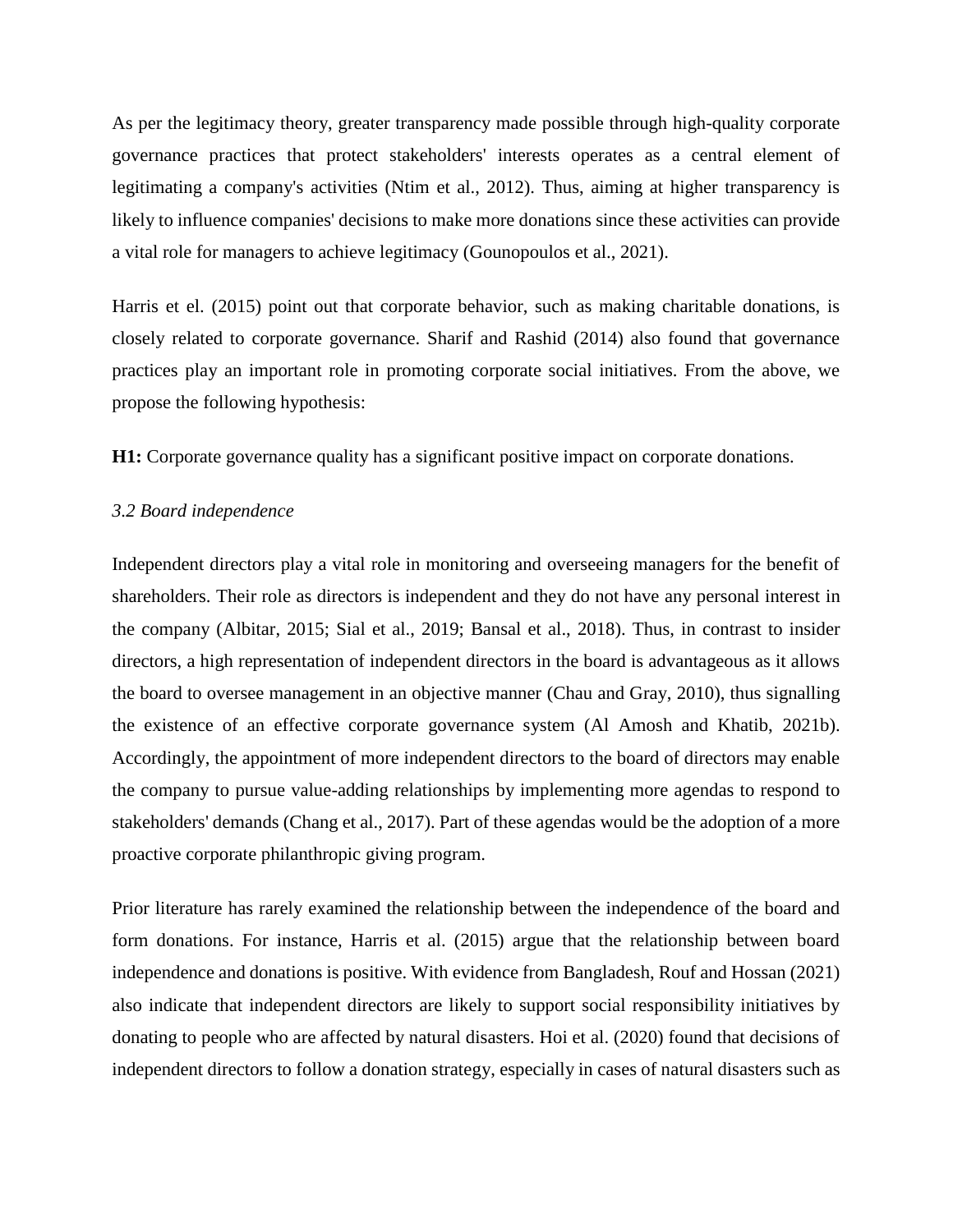the 2008 Sichuan earthquake, aim to maximize the company's value. Based on the above, we propose the following hypothesis.

**H2:** Board independence has a significant positive impact on corporate donations.

#### *3.3 Board Size*

An organization's board of directors is a crucial component of its corporate governance mechanisms because it enables further oversight and proper conduct of its agents (Elmagrhi et al., 2017; Said et al., 2009). Boards of directors represent senior leadership in companies, and they function as stakeholders' representatives in regard to managing the business and making decisions. According to the stakeholders' perspective, the larger boards entail a broader representation of various stakeholder's groups, thus promoting good governance and transparency of the firm (Kaymak and Bektas, 2017). With a broader board size, a company's issues of concern expand exponentially as it aims to satisfy multiple stakeholders groups, such as implementing social initiatives and providing voluntary commitments such as donations. This is due to the diversity of experiences, ideas, and strategies with larger boards compared to those with a small number of directors (Matuszak et al. 2019; Albitar, 2015).

Little works of literature have been done to study the impact of board size on corporate donations. Among these works, Majeed et al. (2015) investigate several factors related to corporate governance and its relationship to corporate social responsibility in Pakistan. The results indicate that the board size is a factor that leads to positive supporting of social responsibility activities such as donations to a variety of institutions. Husted and de Sousa-Filho (2019) found that the practices of environmental, social, and governance activities are positively related to the size of the board of directors. Therefore, the following hypothesis was proposed:

**H3:** Board size has a significant positive impact on corporate donations.

#### *3.4 Gender Diversity*

The issue of gender diversity in the board of directors has attracted increased research interest since many scholars point to the importance of gender diversity as an essential mechanism of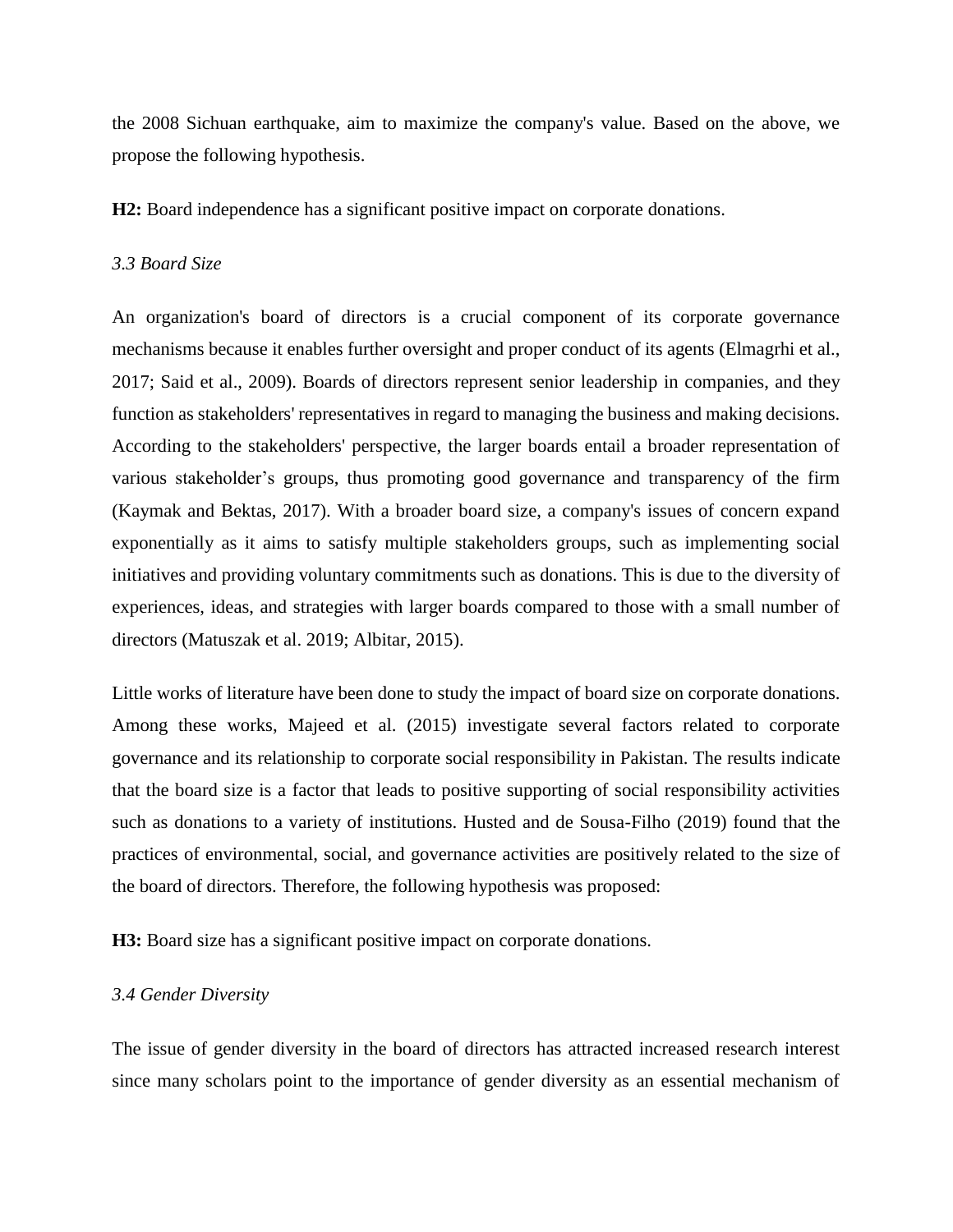corporate governance (Campbell and Mínguez-Vera, 2008). It is deemed the presence of female directors on the board improves the decision-making process and enhances the performance of companies (Liu, 2018). Women directors typically are not part of the 'old boys club' which makes them more likely to act independently, leading to enhancing the board's independence and can lead to a better corporate governance practice (Al Lawati et al., 2021). Thus, good corporate governance practices, according to stakeholder theory, are likely to lead to cultivating relationships that create value for all stakeholders. Again, aiming at having an ongoing value creation model is likely to be linked to the adoption of a more proactive corporate philanthropic giving program.

According to legitimacy theory, women tend to look into social issues and bring new skills to the board, contributing to providing suggestions that would legitimize the companies' activities (Lu and Herremans, 2019; Al-Shaer et al., 2021). On the other hand, Agyemang-Mintah and Schadewitz (2019) indicated that the presence of women in the board of directors is a complementary factor to the board's performance and enhances governance practices.

Recent evidence by Gulzar et al. (2019) suggests that the greater gender diversity in the board would further reinforce the idea of social responsibility. Alazzani et al. (2017) also indicate a positive relationship between gender diversity and the behavior of companies in dealing with social and environmental issues. Lin et al. (2018) assert that gender diversity is positively associated with corporate charitable donations. Accordingly, we propose the following hypothesis:

**H4:** Board gender diversity has a significant positive impact on corporate donations.

## *3.5 CEO Board Membership*

There has been a large amount of literature on CEO participation on the board of directors of companies, but it focuses largely on CEO duality whereby the CEO chairs the board (Li et al., 2018). According to the agency theory, a CEO participating on a board of directors gives him/her greater influence over board decisions, hence putting the firm at risk of managerial entrenchment and lower performance (Li and Roberts, 2018). Therefore, CEO board membership is likely to have an adverse impact on board independence since it can curb incentives and abilities of other directors to monitor the firm. Furthermore, since monitoring the CEO is one of the main duties of the board of directors (Michelon and Parbonetti, 2012), CEO board membership creates conflicts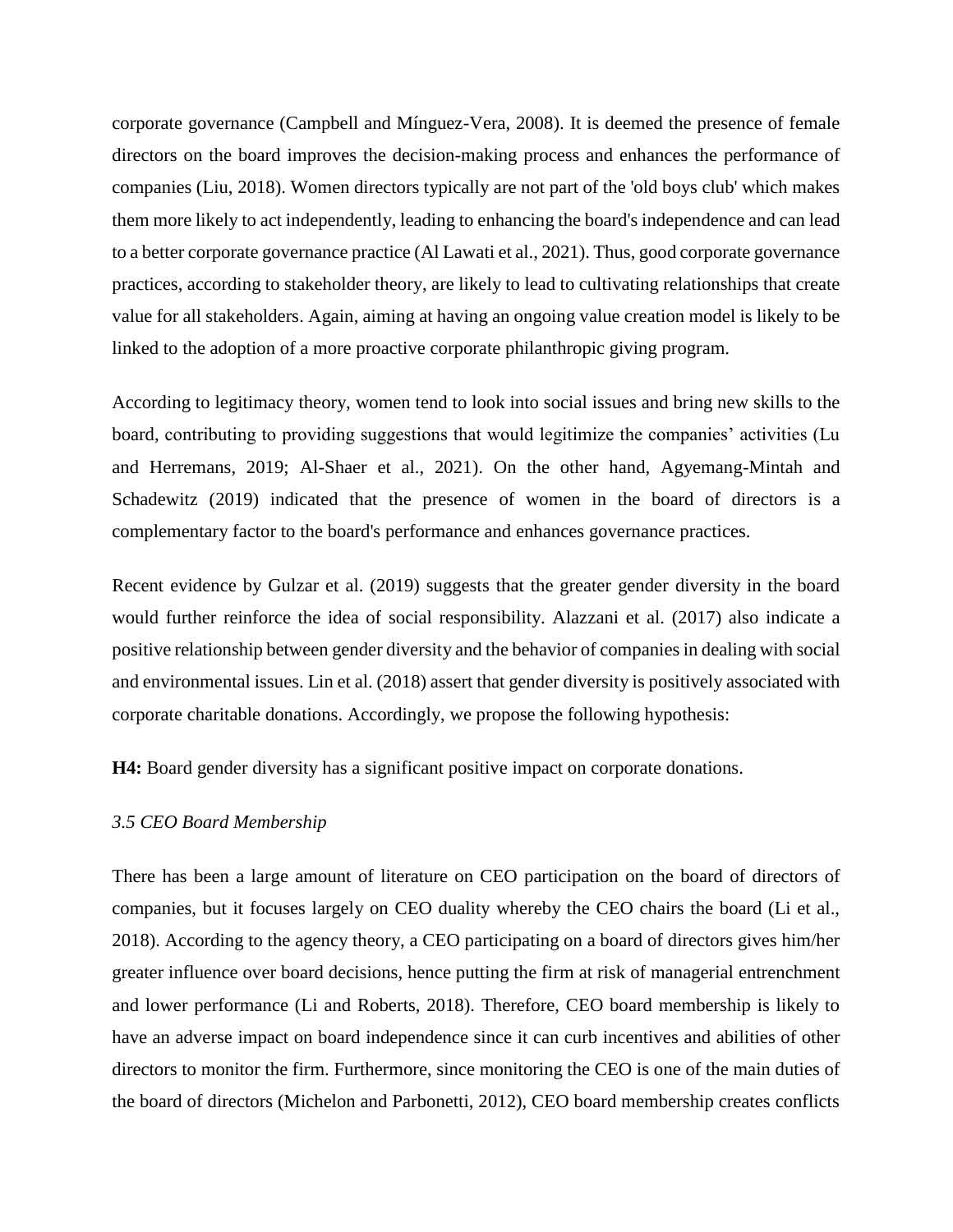of interest since it violates the "arm's-length bargaining" model, which can result in CEOs acting opportunistically (Li and Roberts, 2018). Thus, lacking consideration of stakeholder needs, as a result of poor corporate governance practices, may undermine a company's tendency to act proactively in regards to making donations.

The empirical evidence reported by Al-Janadi et al. (2013); Muttakin et al. (2018); and Abu Qa'dan and Suwaidan (2019) showed a negative effect of CEO on firms CSR practices. Through the above discussion, we propose the following hypothesis:

**H5:** CEO board membership has a negative impact on corporate donations.

## *3.6 Audit Committee independence*

Usually, a number of committees are formed by the board of directors for a variety of reasons. Their duties include reviewing financial reports and overseeing and controlling the executive managers' activities (Al Farooque et al., 2020). Al Amosh, (2021) points out that the presence of the audit committee strengthens the corporate governance system through monitoring the management activities (Al-Najjar and Abed, 2014). However, for the audit committee to fulfill its oversight role and protect the interests of shareholders more effectively, it must be independent of the company's management (Fama and Jensen, 1983). In addition, its members should possess significant governance expertise to ensure high-quality performance which provides greater guarantees of appeasing the demands of stakeholders (Fama and Jensen, 1983, Al-Najjar and Abed, 2014). Thus, the establishment of an audit committee with a higher representation of independent directors is likely to reflect good corporate governance practices. Once more, stakeholder theory adopts the view that better corporate governance practices present a good advantage likely to attain cultivating relationships that yield value for all stakeholders. Accordingly, adopting such a value-creating model would encourage the company to adopt a more proactive corporate philanthropic giving program.

There is a lack of evidence on the relationship between the independence of the audit committee and corporate donations. However, the above discussion leads us to the following hypothesis was:

**H6:** Audit committee independence has a positive impact on corporate donations.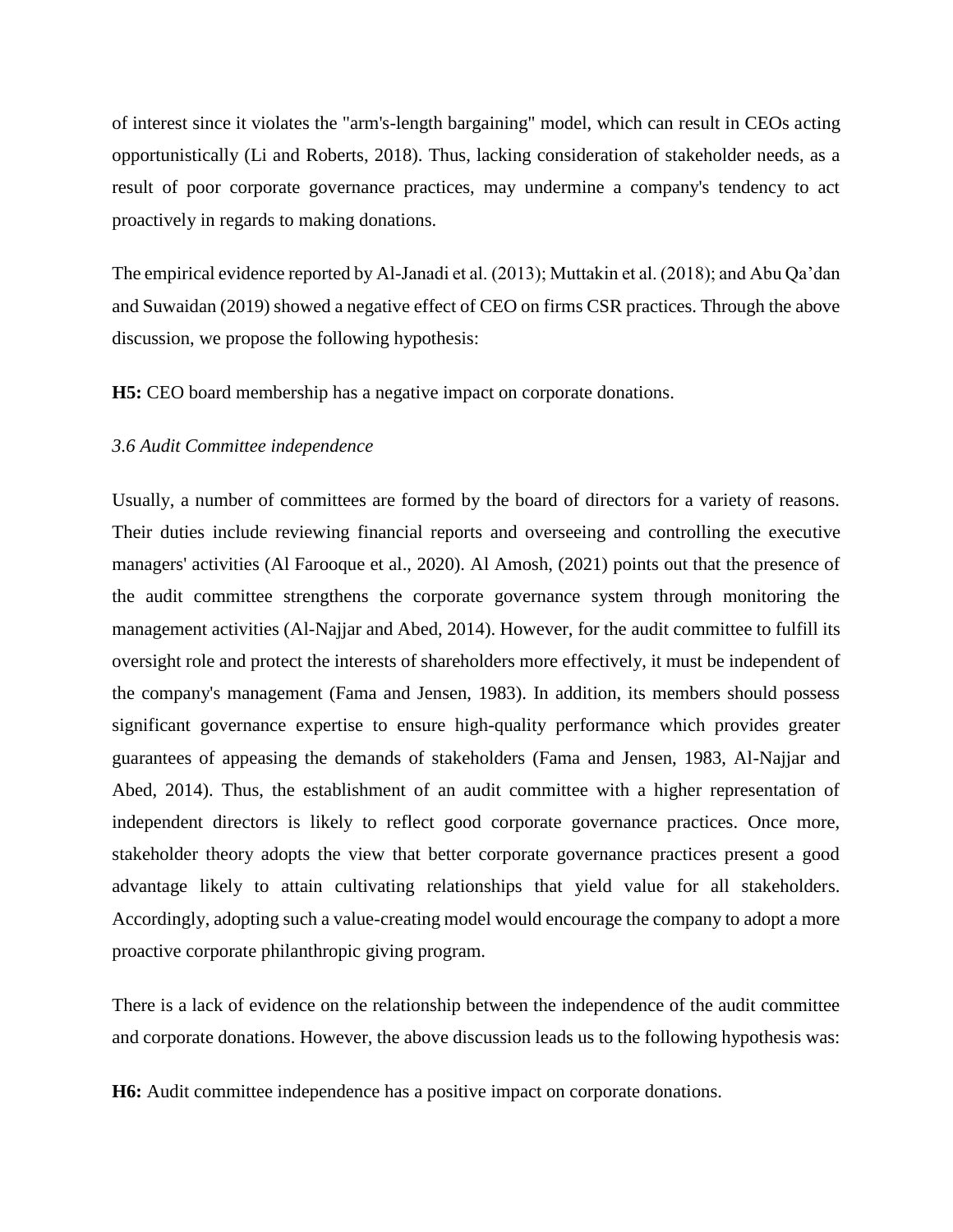## *3.7 CSR Committee*

CSR committee is one of the main committees formed by the board of directors to advise on environmental and social issues (García-Sánchez et al., 2019). Thus, this committee is considered as one of the key factors that influence corporate governance structure positively. Therefore, the establishment of such a committee on the board is likely to indicate good corporate governance practices. In addition, its presence is considered a favorable indication that the company's management pays attention to social issues including philanthropic donations. Under stakeholder theory, the CSR committee is likely to increase the potential of reflecting the interests of a wider group of stakeholders regarding the company's voluntary activities (Baraibar-Diez and Odriozola, 2019). This is due to the fact that the CSR committee would trace and meet the demands of stakeholders about CSR initiatives (Eberhardt-Toth, 2017). Accordingly, incorporating a CSR committee into the board may likely encourage the company to adopt a more proactive pattern to participate in corporate philanthropic programs.

In literature, the presence of a CSR committee was found to indicate that the company has a strategy to carry out CSR-related initiatives (Khan, 2018; Pucheta‐Martínez and Gallego‐Álvarez (2019). Likewise, Cucari et al. (2018) argue that the presence of a CSR committee enhances environmental, social, and governance performance. Further, Baraibar-Diez and Odriozola (2019) indicate that there is a positive relationship between the existence of a committee for social responsibility and the social performance of companies. In terms of corporate donations, Arco-Castro et al. (2020) report that the CSR committee promotes the company's charitable work by pursuing more philanthropic activities, mainly donations, and social initiatives. Therefore, we assume the following hypothesis:

**H7:** CSR committee has a positive impact on corporate donations.

#### **4. Method**

## *4.1 Sample and data sources*

In our study, FTSE All-Share non-financial companies have been chosen as the starting point for our sample selection criteria. This index represents one of the best-known stock market indices of the UK public share listed companies and accounts for the highest total market capitalization of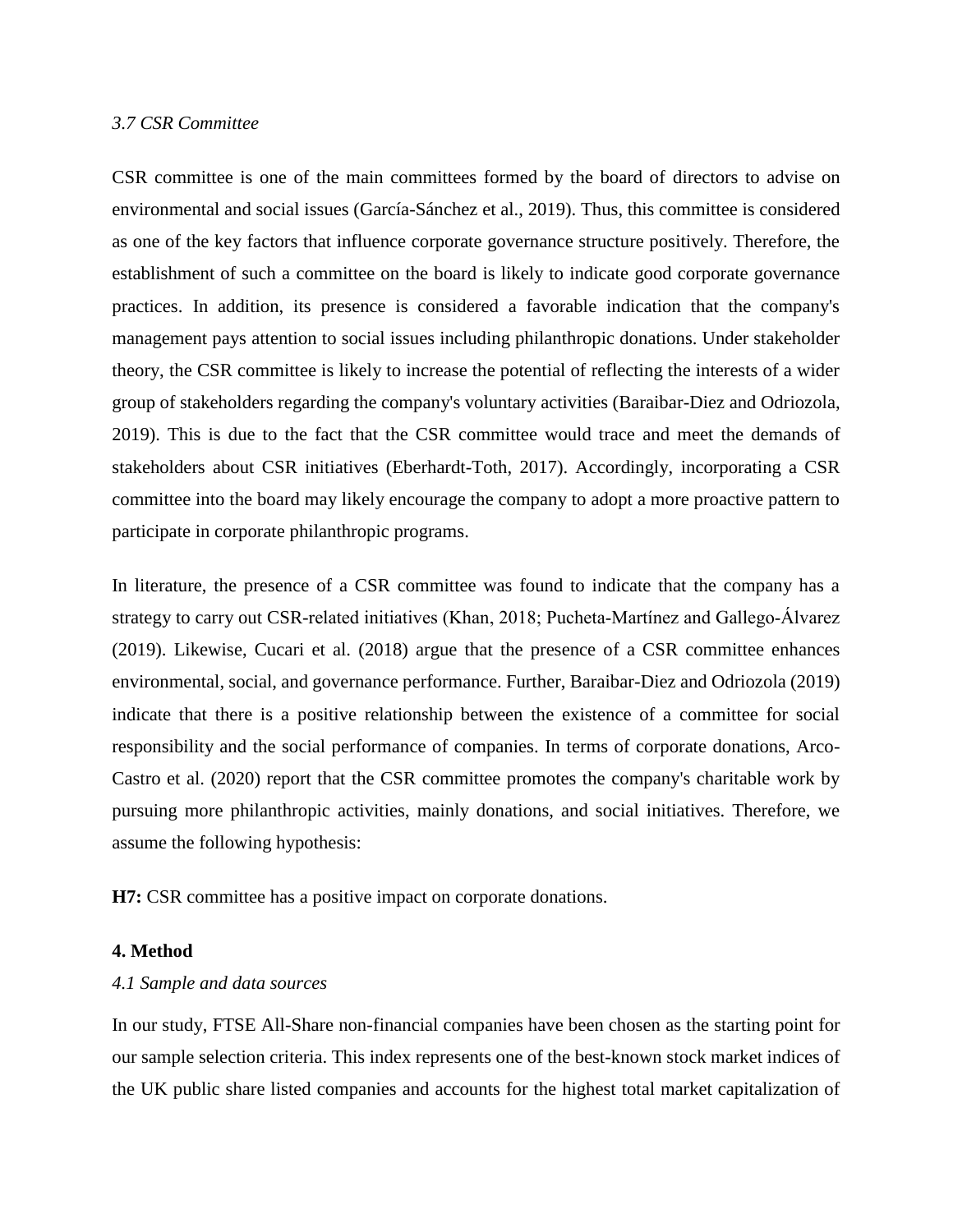the country. we limited the scope of this study to the FTSE all share non-financial companies. This group of companies has the largest market capitalization and is expected to contribute the highest level of donations. In terms of the study period, we were able to obtain a complete dataset for firm donations during the period 2018-2020. However, after excluding firms with missing financial data from our sample, we ended up with 630 firm-year observations. The primary data of our study were manually collected from firms' annual reports, while other financial data were extracted from the Thomson Reuters Asset4 database. Asset4 provides the most comprehensive coverage of UK companies, compared with other providers.

Typically, quantitative research is conducted based on deductive reasoning, which involves the examination of theories through the use of data (Saunders et al., 2016). As such, the deductive method is often used when the research project is theory-driven and built based on a robust theoretical position whose validity is going to be tested using data (Saunders et al., 2016). Hence, when drafting the research question, the deductive approach will demand that a clearly defined and/or formulated theoretical position be taken (Saunders et al., 2016).

A great deal of quantitative research has been conducted on corporate behavior in social science, as well as in corporate governance literature. Quantitative research approaches, especially those that combine multiple theoretical perspectives, are likely more useful when investigating the relationships between corporate governance mechanisms and corporate behavior. The phenomenon of corporate governance has roots in a variety of fields, including sociology, economics, law, and business (Bebchuk and Weisbach, 2010). However, this phenomenon has been largely studied on the basis of a single theoretical framework such as agency, managerial signaling, stewardship, and resource dependence theories. For instance, many of the existing studies about corporate governance are argued to be centered on agency theory (Zattoni et al., 2013). This is likely because the governance system is mainly intended to ensure that the best interests of shareholders are largely met (Seidl et al., 2012). Such adoption of a single theoretical perspective has contributed to varied findings of prior corporate governance quantitative-based research (Zattoni et al., 2013). As this study uses a quantitative model, it will be more helpful to explain corporate governance mechanisms by drawing on multiple theoretical perspectives. Building research on such a ground can help further understand how governance factors and institutions' practices are operationally related.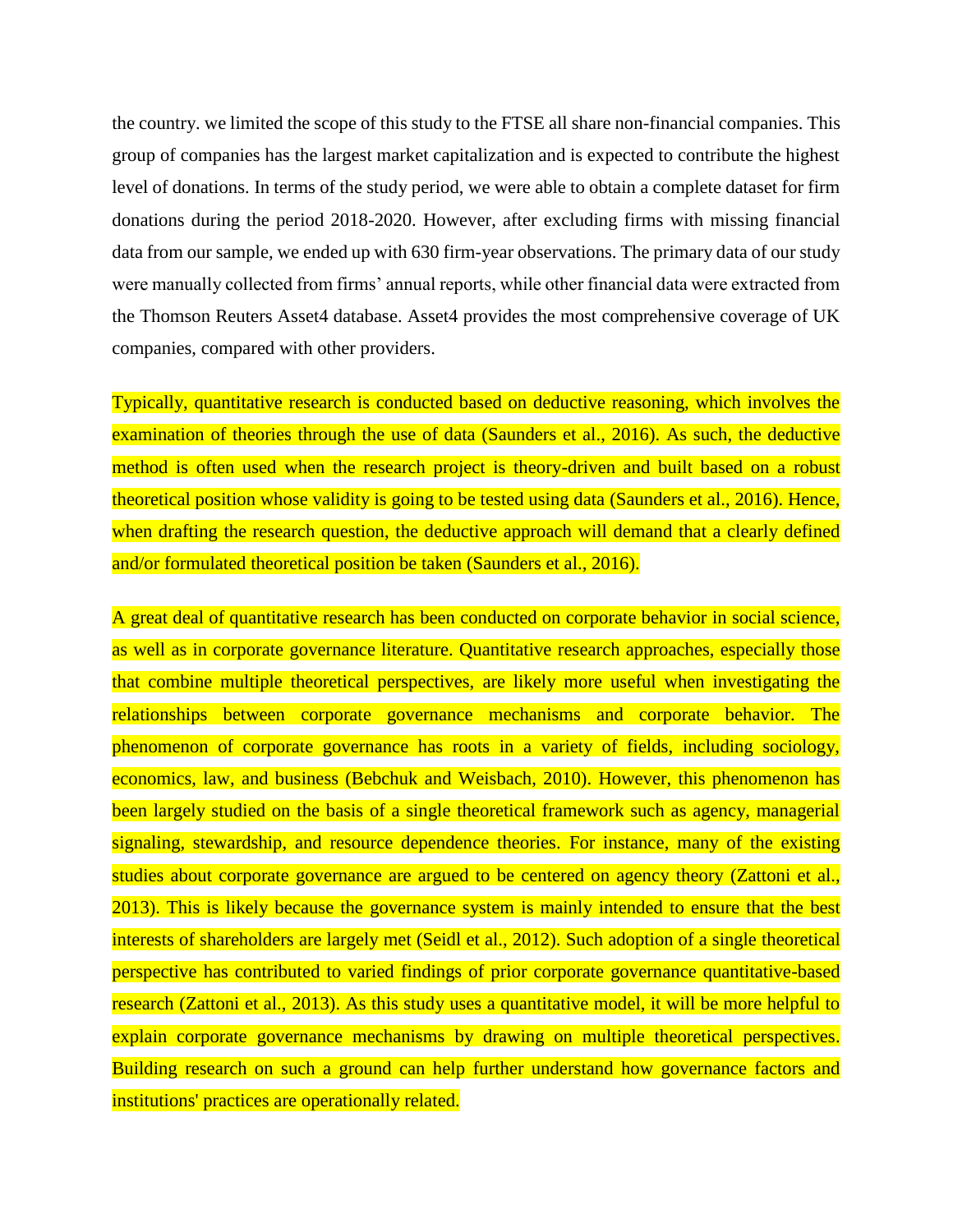## *4.2 Specification of the study variables*

*4.2.1 Dependent variable.* In this study, the *Corporate Donations* made by companies were the dependent variable. Data on corporate philanthropic donations were manually extracted from firms' annual reports. To analyze firms' donation levels, previous studies have used three different indexes: (1) donation expenses, measured by calculating the natural logarithm of the money cost of making corporate philanthropic contributions; (2) donation intensity which is usually measured by computing the scaled values of the money cost of corporate philanthropic contributions on firm total assets, total sales or profit; (3) a dummy variable that divided into a binary score, 1 if the firm has made charitable donations and 0 otherwise. According to Ananzeh et al., (2021), adopting donation intensity as a basis for statistical analysis has two main advantages. First, it can reduce the heteroscedasticity among firms in the sample. Second, the intra-firm differences can be controlled using this measure. Given its advantages, this study adopts donations intensity as a basis for our analysis when investigating the relationship between corporate governance and firm donations in the UK. In addition, in order to further validate our analysis, we also adopt donation expenses as an additional indicator of firm donations. Specifically, our donation measures account for any type of donations such as cash donations, gifts-in-kind, and/or product donations.

*4.2.2 Independent variables.* Our analysis is divided into two sections based on two groups of independent variables. First, we examine the impact of the *overall corporate governance rating (OGR)* on the level of firm donations among UK companies. To measure the *OGR,* we take a privilege of the comprehensive governance pillar index developed by Thomson Reuters‐ASSET4. ASSET4 is an element of Thomson Reuters that contains the information used for ratings related to corporate governance. Among the 54 indicators that constitute the corporate governance pillar are board structure, compensation policy, vision and strategy, management effectiveness, and shareholder rights. Notably, *OGR* scores provide insight into how effectively a firm, particularly through incentive creation functions, can manage, control, steer, and balance shareholder rights and responsibilities in order to maximize long-term shareholder value. Thus, this proxy offers a good indication of the management's commitment and performance in implementing the best practices of corporate governance.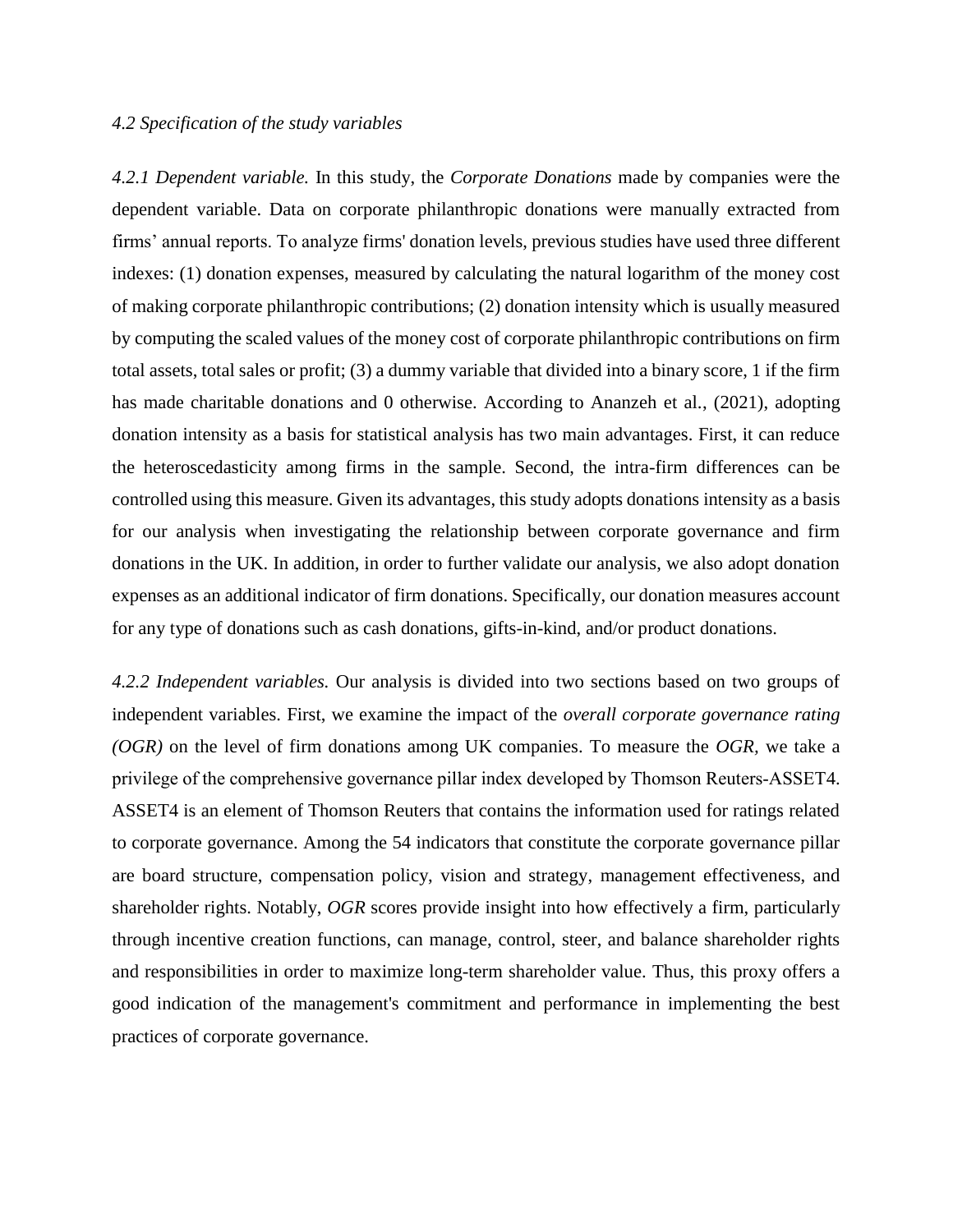In the second stage, we aimed to assess whether the effect of corporate governance on firms donations would differ according to a group of governance mechanisms. Thus, we examine the impact of particular corporate governance mechanisms on the level of firm donations among companies in the UK. This step has been taken in order to draw clear inferences for our study results. In detail, we examine whether firms' donations can be likely driven by differences in board size, board independence, audit committee independence, board gender diversity, CSR committee, and CEO duality. **Table 1** provides a detailed summary of our variables of interest and their operational detentions.

*4.2.3 Other control variables.* Consistent with previous studies, this study includes a group of control variables in the econometrics model. These variables are company size, profitability, financial leverage, and firm liquidity. In terms of firm size, corporate philanthropy is highly likely to be undertaken by larger firms because they have greater resources and are more likely to enjoy economies of scale and scope (Amato and Amato, 2012, Cha and Rew, 2021). In the same vein, firms with high profits are expected to devote more resources to corporate giving activities, while firms with low profits are expected to reduce the budget devoted to such activities (Ananzeh et al., 2021). It is also argued that corporate donation is likely to be negatively affected by firm leverage. The main assumption is that highly leveraged firms tend to be more concerned about meeting creditors' liabilities rather than engaging in philanthropic programs (Ananzeh et al., 2021). Last but not least, the company may be limited to its ability to engage in firm donations if it lacks an abundance of liquid resources that are highly discretionary. **Table 1** provides a detailed summary of our variables of interest and their operational detentions.

#### Table 1 about here

## *4.3 Research design*

When examining multiple variables simultaneously, multivariate analysis is used. In this method, the independent variable values are used to predict the value of the dependent variable (Hair et al., 2010). There is, however, no commonly a theoretically agreed-upon method for conducting multiple regressions. The standard OLS multivariate regression method and the panel method have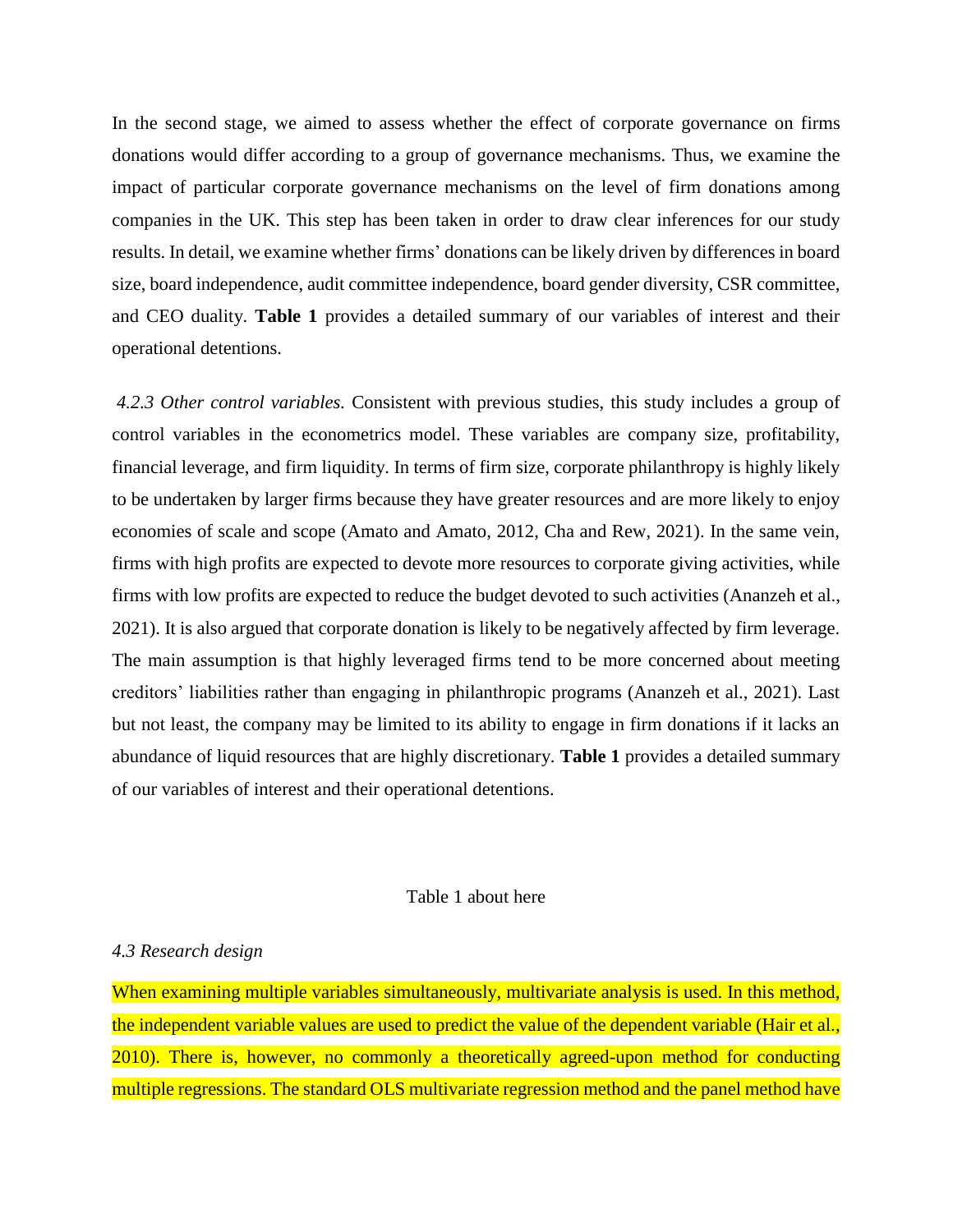previously been used to analyze multiple regression by prior research. Due to their widespread adoption, both methods have been used in this study to address the research question.

To study the relationship between the variables of interest and corporate donations, two multiple regression models have been used. In Model 1, this study has examined the impact of overall corporate governance rating on corporate philanthropic donations. In Model 2, this study has examined the impact of particular corporate governance mechanisms on corporate philanthropic donations. Taking into account that this study is adopting a panel dataset, the *panel data analysis*  method (i.e., *fixed effect and random effect models*) was used along with applying the *pooled ordinary least squares (OLS) regression* method. Employing the *panel data analysis method*  represents an extension of the *OLS* method by which clear-cut findings can be drawn. Before beginning the analysis, we have checked whether the OLS regression assumption had been violated. Following this approach, we have verified assumptions related to linearity, normality, and homogeneity (Hair et al., 2010). More importantly, since multicollinearity is an additional concern, this study generates a complete set of correlation matrixes between this study's variables to detect multicollinearity, see **Table 2**. The correlation matrix can serve as a guide to infer the presence of multicollinearity. Correlation coefficients greater than or equal to eight can point to a serious case of multicollinearity (Gujarati, 2003). Results indicate that there were no issues of multicollinearity among independent variables. Furthermore, past research found corporate giving to vary according to the industry type. Thus, we include sector fixed effect to control for variations among sectors taking into account their unique characteristics that may affect the level of firm donations. Also, we control for the time effect by incorporating years dummy into our models. Occasionally, there might be an unusual move towards donating around a certain date or time because of political encouragement or public pressure (e.g., companies might be pressured to donate during the recent emergence of the COVID-19). The following are the study models

*(Model 1)*

$$
DONT_{it} = \beta_0 + \beta_1 GOVSCOR_{it} + \beta_2 SIZE_{it} + \beta_3 LEV_{it} + \beta_4 PROF_{it} + \beta_5 LIQ_{it} + Year + Sector
$$
  
+  $\varepsilon_{it}$ 

*Where:*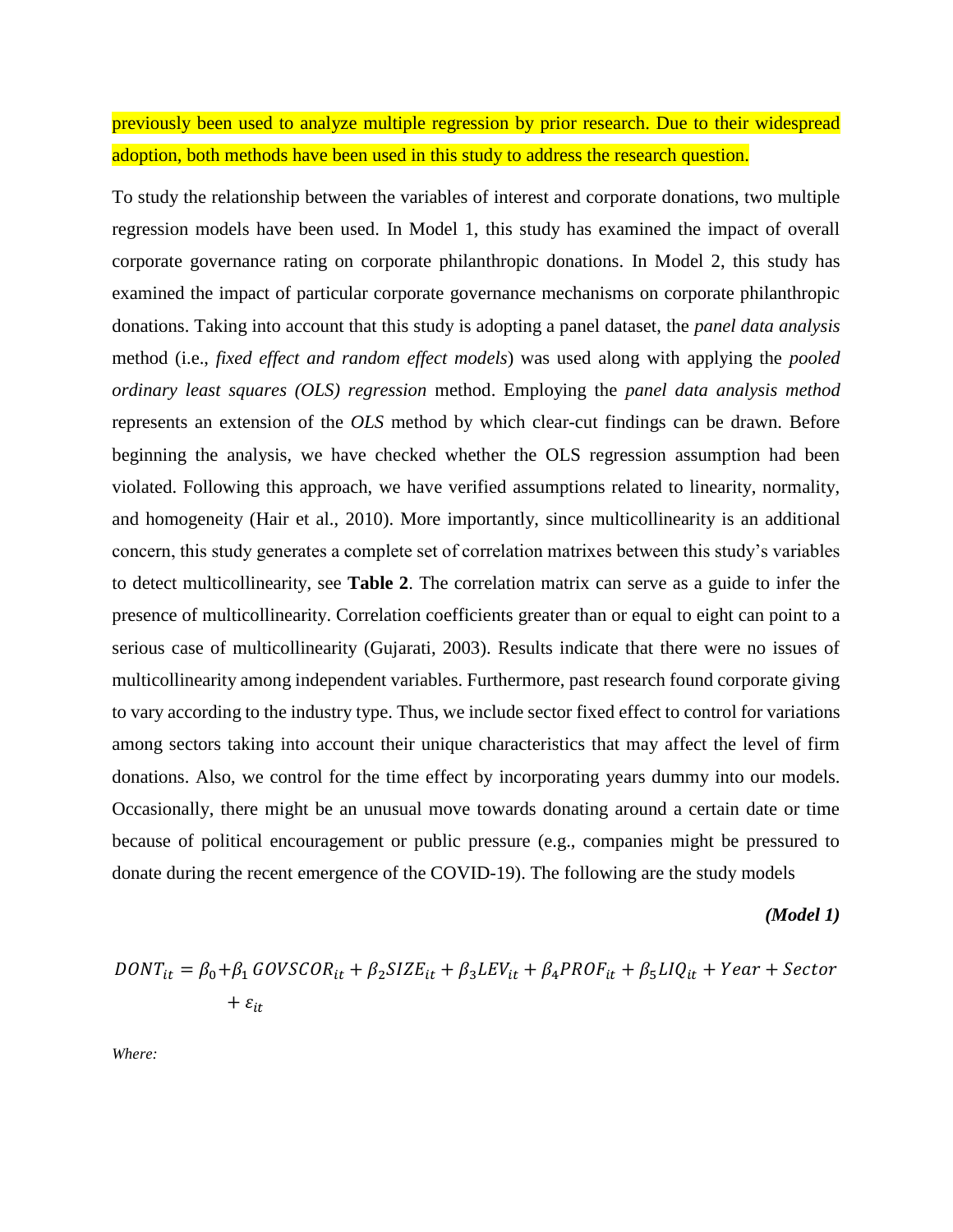*(DONAT) is corporate donations, (GOVSCOR) is the governance pillar score, (SIZE) is the company size, (LEV) is the company financial leverage, (PROF) is the company profitability, (LIQ) is the firm liquidity, (Year) is the year dummies; (Sector) is the type of sector dummies; error term (ε); i: the company, t: the year.*

*(Model 2)*

$$
DONT_{it} = \beta_0 + \beta_1 BSIZE_{it} + \beta_2 IND_{it} + \beta_3 AUD_{it} + \beta_4 GDIV_{it} + \beta_5CSR_{it} + \beta_6 CEO_{it}
$$

$$
+ \beta_7 SIZE_{it} + \beta_8 LEV_{it} + \beta_8 PROF_{it} + \beta_8 LIQ_{it} + Year + Sector + \varepsilon_{it}
$$

#### *Where:*

*(DONAT) is corporate donations, (BSIZE) is the board size, (IND) is the board independence, (AUD) is the audit committee independence, (GDIV) is the board gender diversity, (CSRC) is the CSR committee, (CEO) is the CEO duality, (SIZE) is the company size, (LEV) is the company financial leverage, (PROF) is the company profitability, (LIQ) is the firm liquidity, (Year) is the year dummies; (Sector) is the type of sector dummies; error term (ε); i: the company, t: the year*

#### Table 2 about here

#### **5. Empirical Analysis**

#### *5.1 Descriptive analysis*

The descriptive statistics results (i.e., observations number, mean value, standard deviations, minimum, and maximum) for our study variables are presented in **Table 3**. The average value of donation amount (in logarithm) is 12.45 ranging between 0 and 19.22, indicating significant variations among UK companies in regards to their philanthropic donations' behavior. On the other hand, the average value of donation intensity, measured as corporate donations to company total assets, is .00019 with a maximum of .0017 and minimum of 0. Across the study sample, the average value of the overall governance rating is 60.16, ranging between 3.65 and 97.82. Considering that the governance pillar is provided based on a scale of 0-100, we can infer that the adopted sample companies are likely to adhere to good corporate governance practice which is reflected in the highest mean value of the governance pillar score.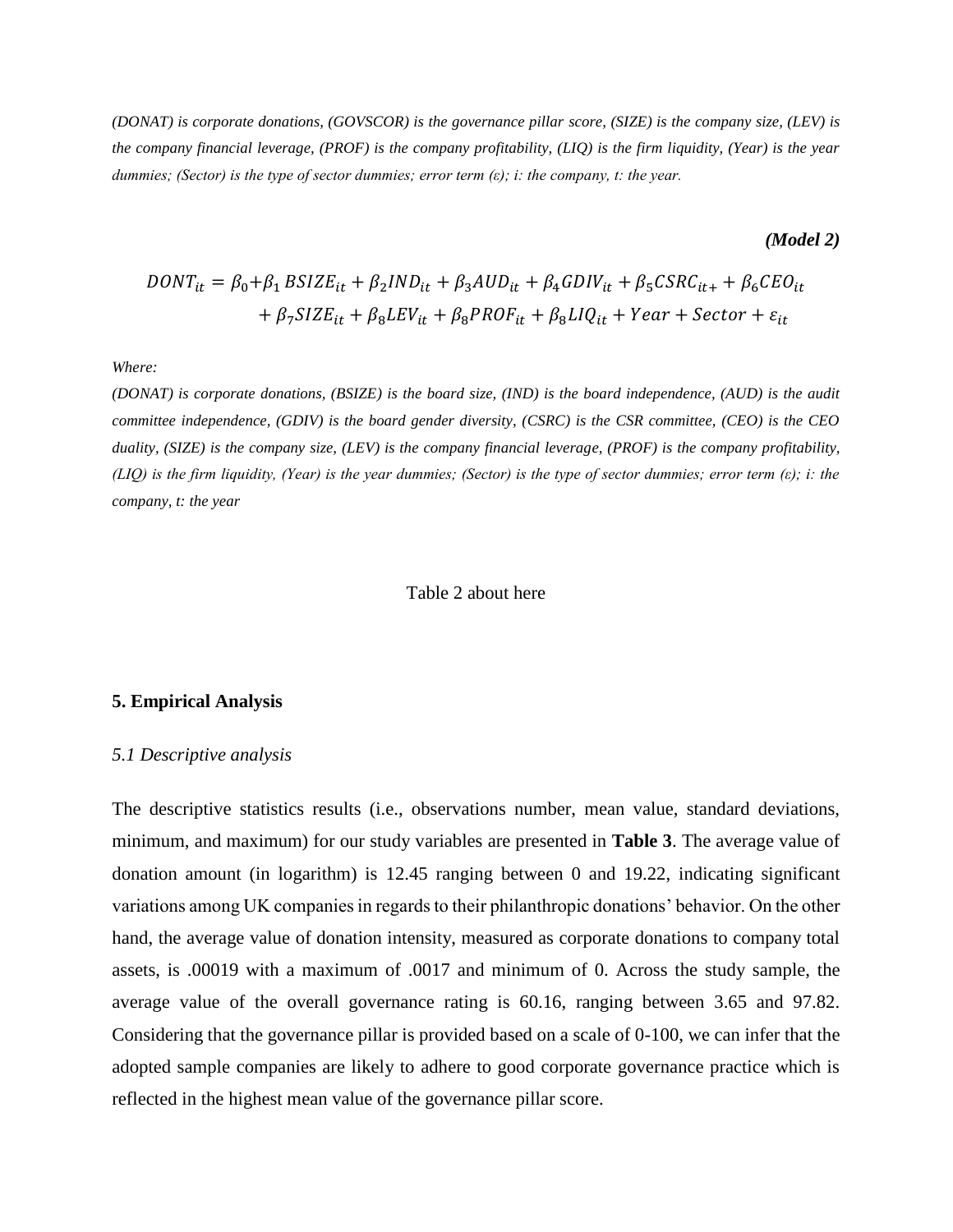In addition, board independence has an average value of 59.65, ranging between 7.14 to 100. The board compositions of the companies in our sample consist of around 59.65% independent directors. Board size usually varies between 4 and 16 with an average percentage of 8.54%. A mean value of 27.44 is shown for the diversity of board gender, ranging from 0 to 60. With a mean board membership of 98% and minimum values of 0 and 1, it can be concluded that only 2% of the companies in the sample have their CEO off-board. Moreover, the audit committees in 90.58% of our sampled companies are made up of non-executive directors with a minimum of 14.286 and a maximum of 100. A CSR committee had been established by 70% of the sampled companies, ranging between 0 and 1.

Regarding the control variables, the average values of firms' size (in natural logarithm), profitability, leverage, and liquidity are 21.31%, 4.34%, .27%, and 90%, respectively.

## Table 3 about here

#### *5.2 Results and discussion*

The study hypotheses regarding the impact of corporate governance on donations intensity and/or amount were tested using *OLS* regression and panel data models. These two methods were employed to ensure the validity of our results. To test the appropriateness of the random and fixed models, the classic Hausman specification test was used. This test indicates whether the unobserved individual-specific random differences are significantly correlated with the regressors. It is more powerful and efficient to use the random-effects model if no correlation is present. This correlation, if exist, would lead to inconsistent estimation of random-effects models, and the fixed effect model would be the model of choice (Oyewumi et al., 2018).

In the regression analysis, year and industry fixed effects were used to control for time and industry variations. **Table 4 s**hows the study findings concerning the relationship between the dependent variable (the amount of firm donations), independent variables (corporate governance score), and control variables (firm size, leverage, profitability, and liquidity). The *OLS* model in Column 1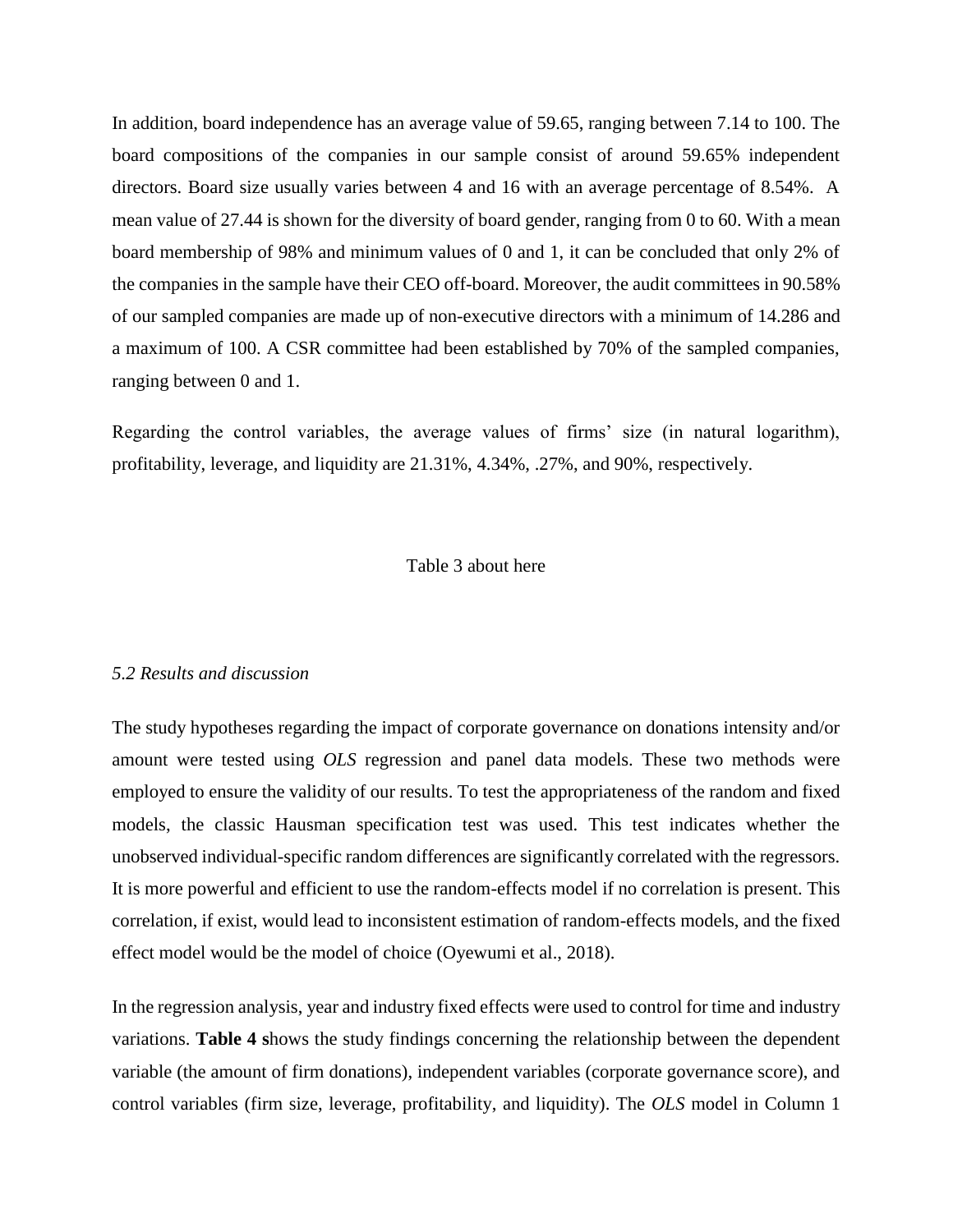provides a statistically significant fit at the 1% level, with R2 equal to 0.662. Using the Hausman test indicates the presence of significant correlations between the unobserved individual-specific random differences with the regressors. With this outcome, we can opt to choose the outcomes of the fixed effects model since it is likely to give a more robust estimation. The fixed-effects model in Column 2 provides a statistically significant fit at the 1% level, with R2 equal to .075. In both models, the corporate governance score is found to be significantly associated with corporate donations amount. This means that more adherence to good corporate governance practice is likely to drive the company to adopt a more philanthropic path while conducting its' operations through increasing the level of direct donations.

#### Table 4 about here

**Table 5** shows the study findings concerning the relationship between the dependent variable (the intensity of firm donations), independent variables (corporate governance score), and control variables (firm size, leverage, profitability, and liquidity). The OLS model in Column 1 provides a statistically significant fit at the 1% level, with R2 equal to 0.292. Again, based on the results of the Hausman test, the results of the fixed effects model are adopted. As in Column 2, the fixed effects model provides a statistically significant fit at the 1% level, with R2 equal to .024. Consistent with our findings in **Table 4**, the corporate governance score is found to be significantly associated with corporate donations intensity. Thus, good corporate governance may therefore have a positive influence on the amount of donations companies make relative to their assets.

Table 5 about here

Our findings regarding the positive relationship between corporate donations, either donations intensity or amount, and corporate governance quality are consistent with findings by Harris et el. (2015), and Sharif and Rashid (2014). These findings support our H1. Theoretically, our results can be interpreted using the lens of stakeholders and legitimacy theory. According to stakeholder theory, companies' efforts towards better corporate governance practices are likely to be translated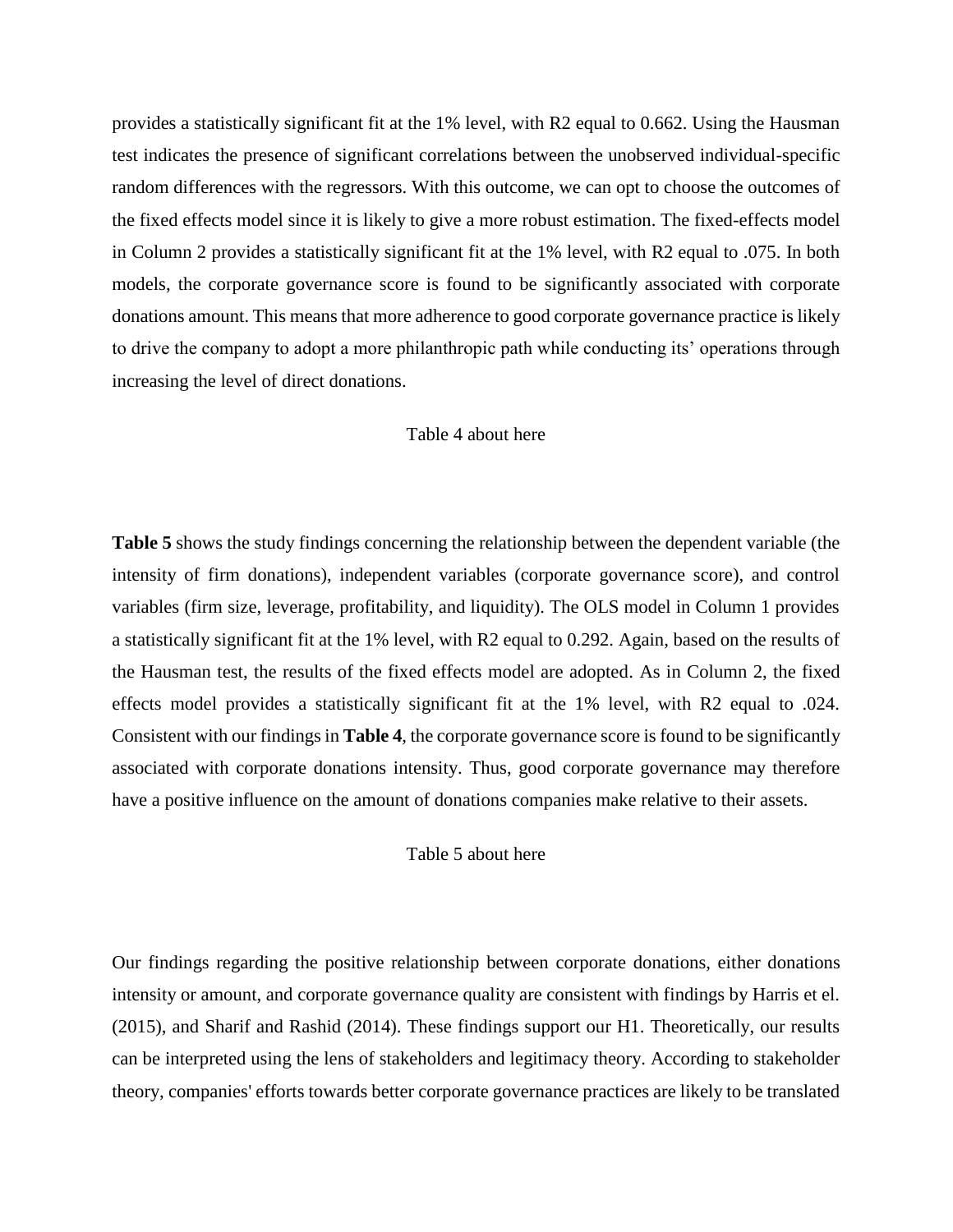into having a value-enhancing relationship with wider groups of stakeholders (Welford, 2007, Harun et al., 2020). Firms that are seeking to retain valuable relationships with stakeholders are likely to proactively engage in corporate philanthropic giving programs to meet the interests of stakeholder's groups and philanthropic giving is positively affecting all indicators of firm performance (Yu, 2020). On the other hand, under legitimacy theory, higher transparency resulting from good corporate governance practices can influence companies' decisions to make more donations to meet the expectations of society, thus achieving legitimacy (Gounopoulos et al., 2021).

Table 6 shows the study findings concerning the relationship between dependent variables (both the intensity and the amount of firm donations), independent variables (board independence, board size, board gender diversity, CEO board membership, audit committee independence, and the CSR committee) and control variables (firm size, leverage, profitability, and liquidity). Based on the Hausman test, we found that there was an absence of significant correlations between the unobserved individual-specific random differences with the regressors in Model 1, and Model 2. Thus, the outcomes of the random-effects model, in Column 2, and Column 4, were adopted since they can give more robust estimation.

The OLS model in Columns 1 & 3 provides a statistically significant fit at the 1% level, with R2 equal to 0.268 and .209, respectively. First, based on the result of the OLS regression and the random effect model, the amount of donations was found to be positively associated with board independence. However, there was no statistical relationship between board independence donation intensity. These findings partially support our H2. Moreover, our results support previous findings that good corporate governance practice can drive the company to adopt a more philanthropic path while conducting its operations. In other words, having more independent directors set in the board can increase the amount of donations, while it does not have an impact on the intensity of donations. An effective function of management overseeing can be achieved through a higher representation of independent directors on the board (Chau and Gray, 2010), thereby entailing better corporate governance practices (Al Amosh and Khatib, 2021b). This can lead the company to adopt a corporate philanthropic giving program to foster value-added relationships with stakeholders (Chang et al., 2017).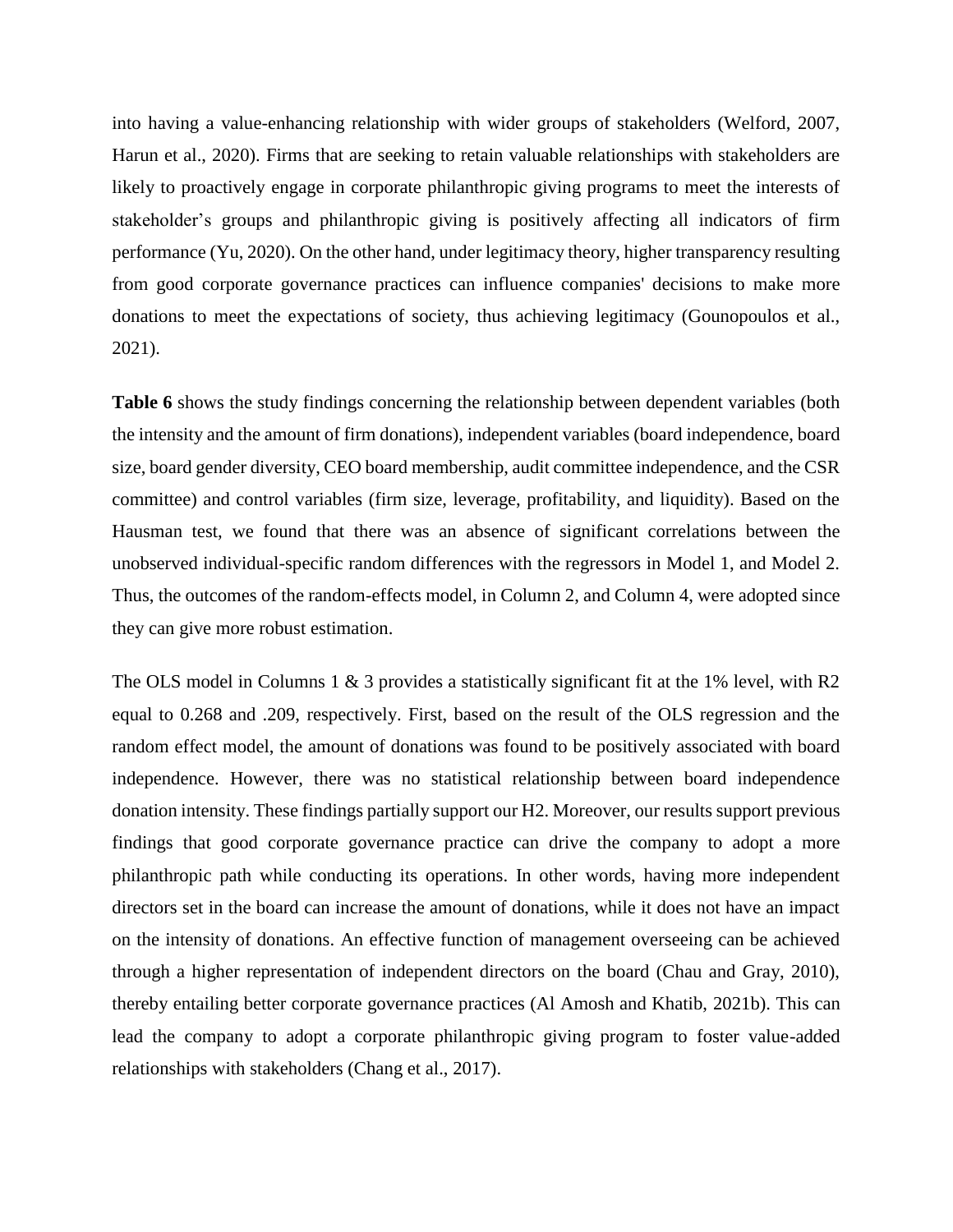Second, the results of the OLS regression and the random effect model show a positive relationship between board size and the amount and the intensity of firms' donations. These findings support our H3. Thus, the presence of more directors on board can contribute to increasing the level of donations made by firms in our sample. Compared to small boards, the composition of larger boards tends to be more diverse, including a broader range of expertise, skills, ideas, qualifications, and strategies (Matuszak et al. 2019; Albitar, 2015). The impact of larger boards comes from having a broader representation of stakeholder groups, thus widening the company's concerns to satisfy different stakeholders, such as creating social initiatives and making donations on a voluntary basis (Kaymak and Bektas, 2017).

Third, our findings indicate that board gender diversity is positively related to both the intensity of firm donations as well as the amount donated. These findings support our H4. As women tend to be more independent, they can enhance the board's independence and promote better corporate governance practices (Al Lawati et al., 2021). Therefore, their presence, according to stakeholder theory, is likely to foster relationships that create value for all stakeholders, leading to more corporate philanthropic programs.

Fourth, neither the CEO board membership nor the audit committee independence are related to the firm's donations. These findings do not support H5 and H6. Finally, our results point out that the presence of a CSR committee is likely to have a positive impact on firm's donations. The establishment of a CSR committee provides a favorable indication that the company is appeasing the interests of a wider group of stakeholders regarding the company's voluntary activities (Baraibar-Diez and Odriozola, 2019), which increase the potential that firms engage proactively in philanthropic donations.

Table 6 about here

#### *5.3 Additional analysis*

As part of the Asset4 database, companies are also rated based on their ESG performance including environmental, social, and governance factors. Thus, in order to further ensure the validity of our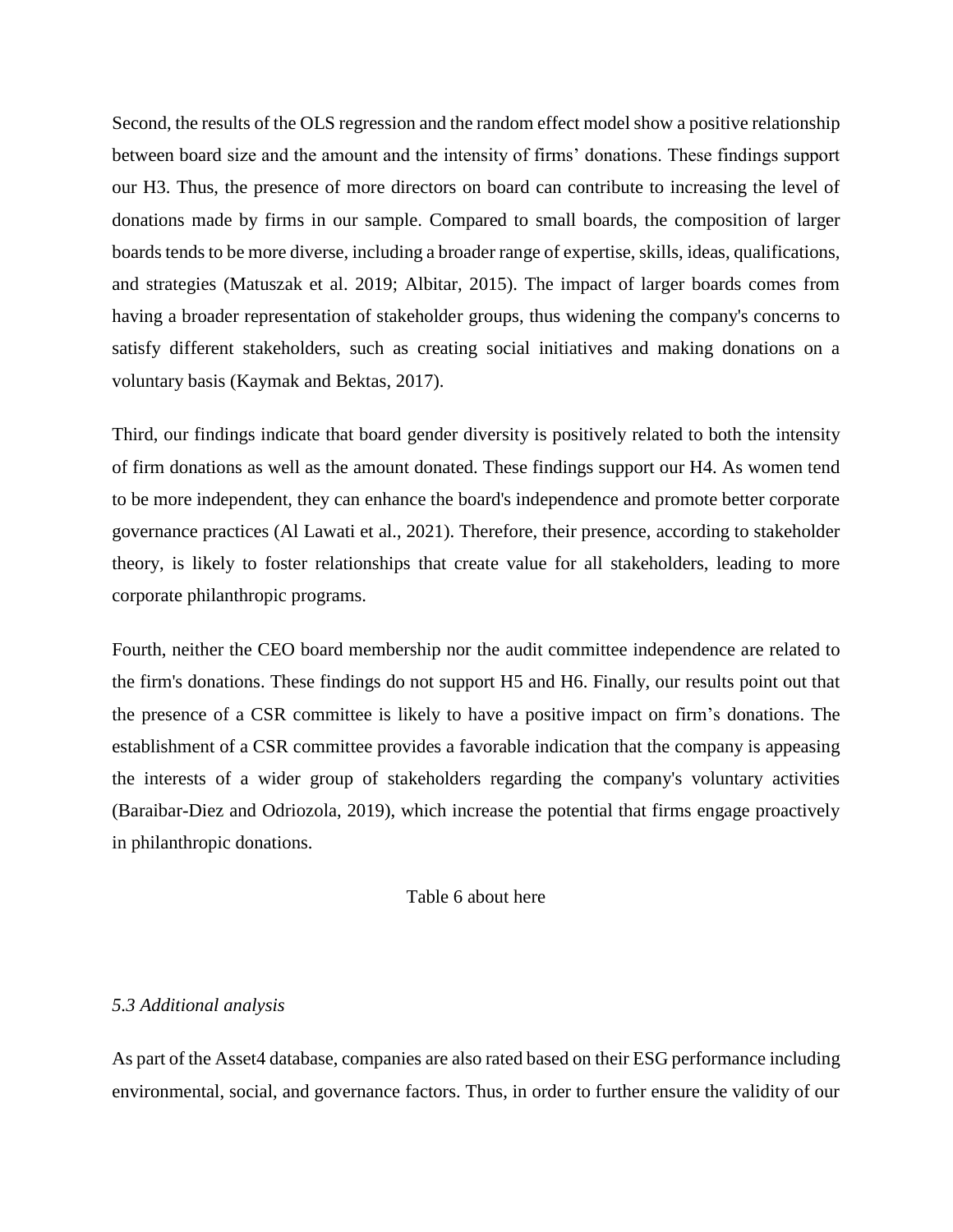results, we run additional analyses to determine whether the results apply to two different groups of firms. Firstly, high-performing firms and low-performing firms are grouped together in the first group. Secondly, the second group of companies is divided into those that are high ESG rated against those that are low ESG rated. This is likely to add another contribution to this study by opening a new insight into an area of research that has not been covered previously. The results, as presented in Table 7 are largely consistent with the message indicated earlier.

Nevertheless, some interesting inferences can be drawn. There is a stronger impact (i.e., significant statistical impact) of board independence on firm donations among companies with high ESG ratings and high financial performance than among companies with low ESG ratings and low financial performance. Board size effect on firms' donations does not vary among those two groups.

Moreover, there is a stronger impact (i.e., significant statistical impact) of board gender diversity on firm donations among companies with high ESG ratings than among companies with low ESG ratings. Again, neither the CEO board membership nor the audit committee independence are related to the firm's donations. These results are likely to validate the findings from our baseline model. It also is interesting to note that establishing a CSR committee is likely to have a greater statistical impact (i.e., a statistically significant impact) on company donations among companies with high ESG ratings while having no impact on donations among companies with low ESG ratings. This leads to question how likely companies' ESG performance can have an impact on firm philanthropy, which can be addressed by future research.

Table 7 about here

## **6. Conclusion**

The main purpose of this study is to examine the relationship between corporate governance quality and corporate donations by using a sample of the FTSE All-Share non-financial companies during 2018-2020. In addition, this study extends its analysis to study the impact of independent board members, the board size, gender diversity, CEO board membership, audit committee independence, and CSR committee on firms' donations. Our study is motivated by the increasing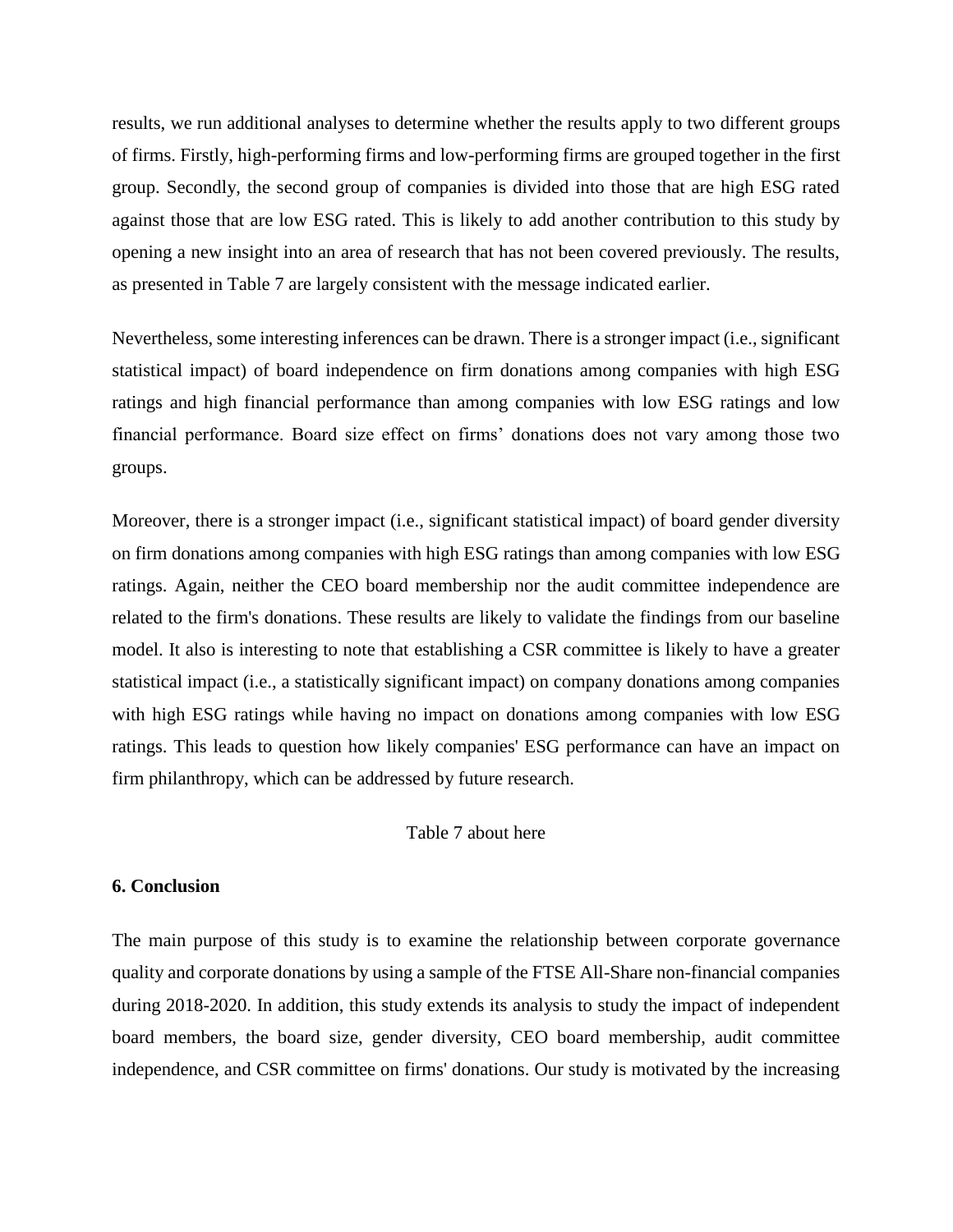research interest in the practices of voluntary activities of companies, and the increasing need for further investigations about the determinants of these activities.

The findings of this study suggest that independent board members, the board size, gender diversity, and CSR committee have a critical role in improving donations amount and intensity levels. The presence of independent directors increases stakeholder representation in the boards of directors. Therefore, more charitable agenda will be implemented in an attempt to appease the expectations of stakeholders. Also, the larger size of the boards, the greater the representation of stakeholders through the diversity of experiences and suggestions. Thus, larger boards are likely to be highly effective in stimulating corporate donation strategies. The results also indicate that women within the company's management team enhance board independence and create valuable relationships with stakeholders', as female sentiment leads to decisions of humanitarian works such as donation activities and other charitable works. Moreover, the CSR committee supports donation policies in companies, as they are the closest to stakeholders' views regarding CSR-related initiatives.

The study results have many implications for various parties such as regulators, investors, legislators, and clients. This study sheds light on specific governance factors that affect firm donations in the context of UK companies. This allows regulators and legislators to evaluate the donations activities in the country and issue more directives to reinforce better corporate governance practices that support corporate donations. Better corporate governace can be for example by having more gender diversity on board. Managers who care about social responsibility should ensure they have effective governance that will enhance charitable activities, which can help improve the company's image and reputation. Managers' efforts to create an ongoing value creation model are likely to be directly tied to a more proactive corporate philanthropic giving program. This helps managers to build a better public image of their firm and enhance their reputation, this can provide competitive advantages and have positive effects on firm performance. This paper also offers insights to policymakers that governance quality matters for having a more proactive corporate philanthropic giving program. Our results may help sit regulations for an appropriate corporate governance mechanism, considering that better governance enhances corporate giving. This paper also offers guidance to other companies in different settings and contexts regarding the influence of governance quality and governance mechanisms to enable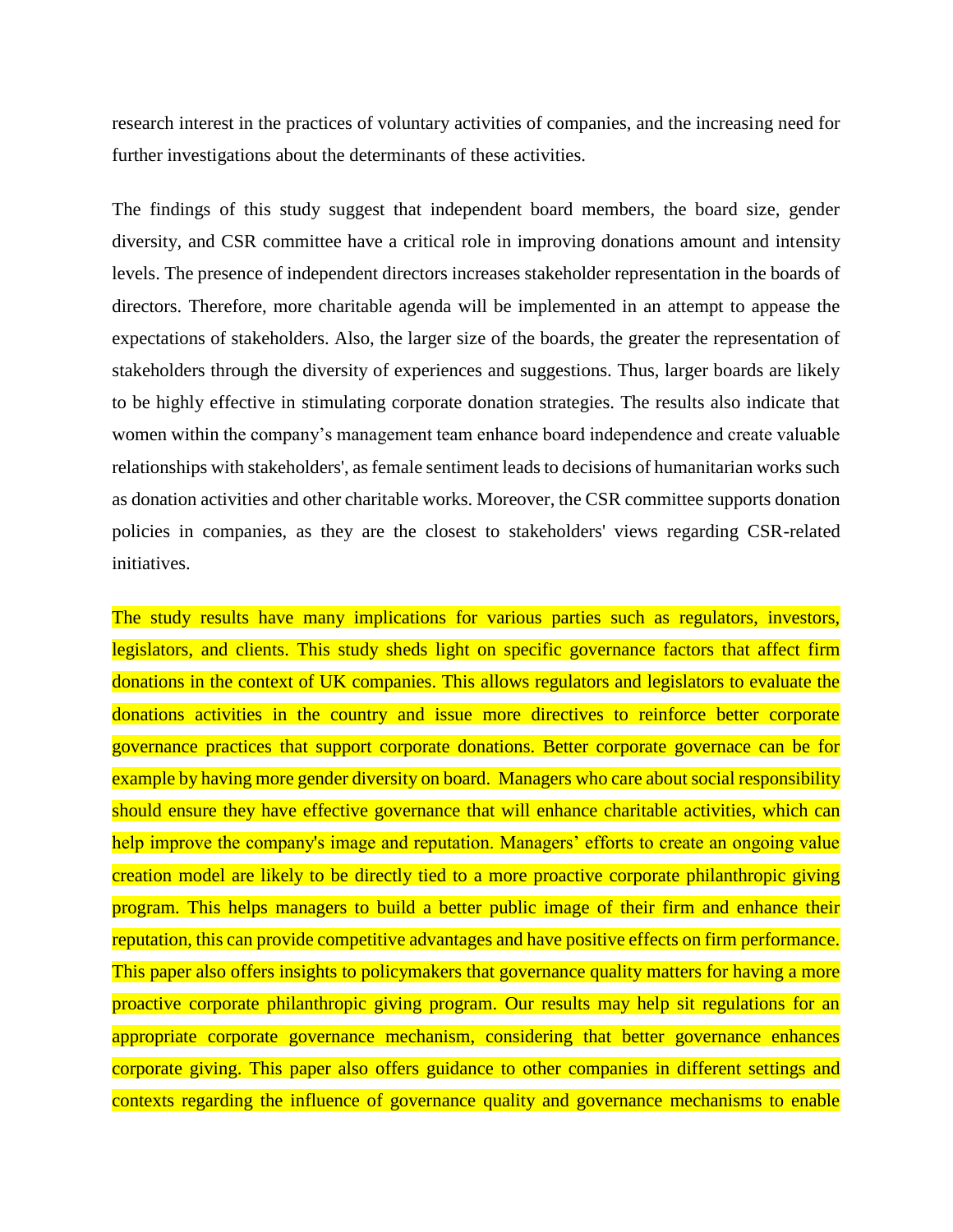better corporate behaviour in terms of corporate donation. In addition, the findings of this study are considered crucial to investors who prefer investing in companies with significant CSR-related activities to improve the value relevance of their investments. Additionally, since clients increasingly prefer to deal with companies with a proactive charitable attitude, our findings are particularly important since they provide insight into the types of companies that interact with their surrounding communities through intrinsic donation behaviour.

There are some limitations associated with our study, which can provide avenues for future researchers. Firstly, this study is limited to a small sample period from 2018 to 2020. Thus, future researchers can consider conducting additional investigations by largen the study period by extending the sample to cover more earlier years. Secondly, future research can also consider the impact of the ownership structure on corporate donations. Finally, our case selection is limited to the UK context, and hence this study findings cannot be generalized to other contexts. Therefore, future studies can apply the method used in this study to other contexts to discover the difference in the results or generalize them.

#### **References**

- Agyemang-Mintah, P. and Schadewitz, H. (2019), "Gender diversity and firm value: evidence from UK financial institutions", International Journal of Accounting and Information Management, 27 (1), 2-26.
- Alazzani, A., Hassanein, A. and Aljanadi, Y. (2017), "Impact of gender diversity on social and environmental performance: evidence from Malaysia", Corporate Governance, Vol.17 No. 2. pp. 266-283.
- Albitar, K., Hussainey, K., Kolade, N. and Gerged, A.M. (2020), "ESG disclosure and firm performance before and after IR: The moderating role of governance mechanisms", International Journal of Accounting & Information Management, Vol. 28 No. 3, pp. 429- 444.
- Albitar, K. (2015), "Firm characteristics, governance attributes and corporate voluntary disclosure: A study of Jordanian listed companies", International Business Research, Vol. 8 No.3. pp.  $1-10.$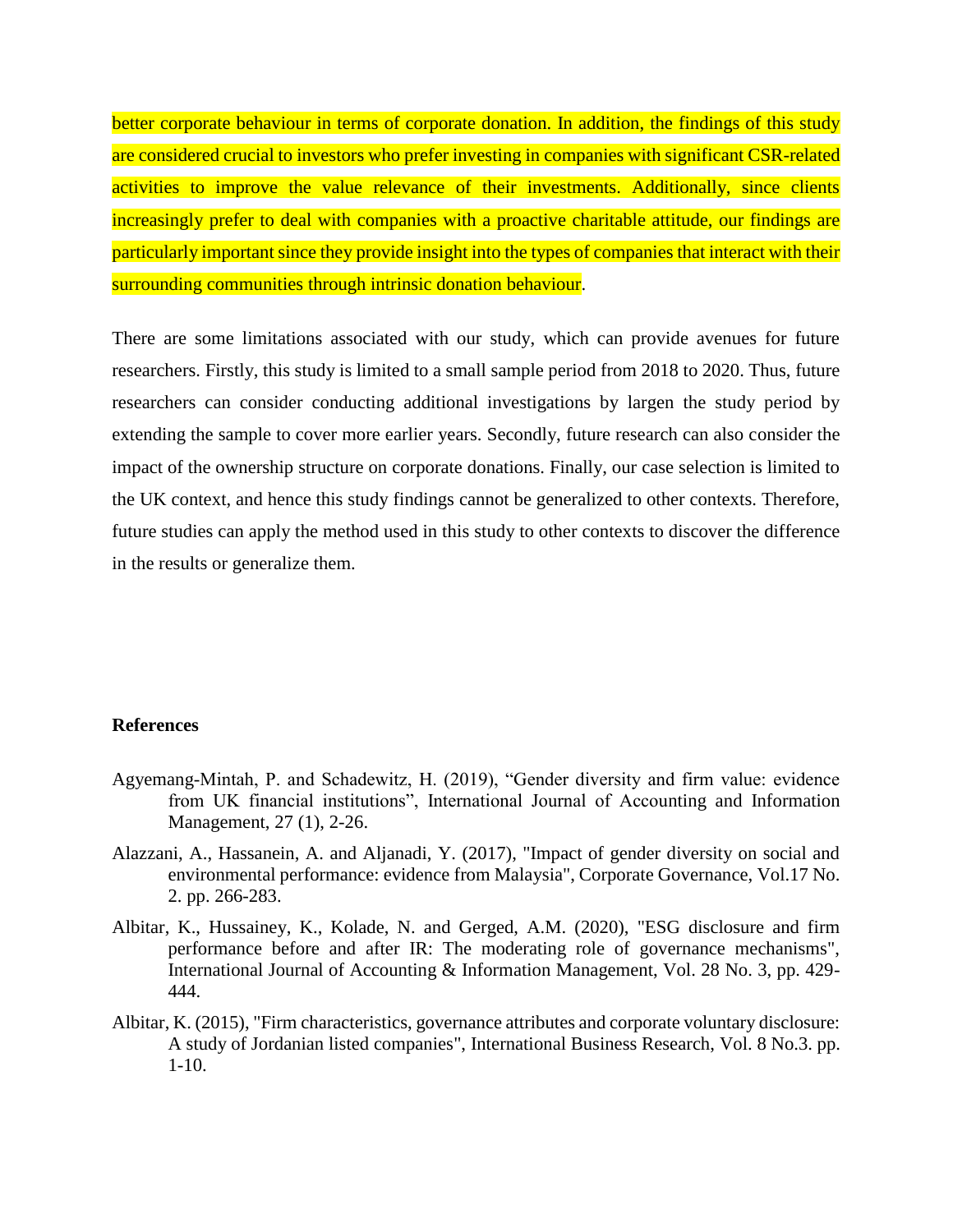- Albitar, K., Liu, S., Hussainey, K., & Liao, G. (2021). Do investors care about corporate environmental responsibility engagement? International Journal of Business Governance and Ethics. In press.
- Al Farooque, O., Buachoom, W. and Sun, L. (2020), "Board, audit committee, ownership and financial performance – emerging trends from Thailand", Pacific Accounting Review, Vol. 32 No.1. pp. 54-81.
- AlHares, A., Elamer, A.A., Alshbili, I. and Moustafa, M.W. (2020), "Board structure and corporate R&D intensity: evidence from Forbes global 2000", International Journal of Accounting & Information Management, Vol. 28 No. 3, pp. 445-463.
- Al-Shaer, H., Albitar, K., & Hussainey, K. (2021). Creating sustainability reports that matter: An investigation of factors behind the narratives. Journal of Applied Accounting Research, Vol. ahead-of-print No. ahead-of-print. https://doi.org/10.1108/JAAR-05-2021-0136
- Al Amosh, H. A. (2021). The Role of Governance Attributes in Corporate Social Responsibility (CSR) Practices Evidence From Jordan. In A. Alqatan, K. Hussainey, & H. Khlif (Eds.), Corporate Governance and Its Implications on Accounting and Finance (pp. 255-279). IGI Global. https://doi.org/10.4018/978-1-7998-4852-3.ch012.
- Al Amosh, H., & Mansor, N. (2021), " Disclosure of integrated reporting elements by industrial companies: evidence from Jordan. Journal of Management and Governance", Vol. 25 No.1, pp. 121-145.
- Al Amosh, H., & Khatib, S. F. (2021*a*). Ownership structure and environmental, social and governance performance disclosure: the moderating role of the board independence. Journal of Business and Socio-economic Development. <https://doi.org/10.1108/JBSED-07-2021-0094>
- Al Amosh, H., & Khatib, S. F. (2021*b*), "Corporate governance and voluntary disclosure of sustainability performance: The case of Jordan", *SN Business & Economics*, Vol.1 No.12, pp. 1-22.
- Acker, D., Orujov, A., & Simpson, H. (2018). Political donations and political risk in the UK: Evidence from a closely-fought election. Journal of Banking & Finance, 92, 146-167.
- Arco-Castro, L., López-Pérez, M. V., Pérez-López, M. C., & Rodríguez-Ariza, L. (2020). Corporate philanthropy and employee engagement. Review of Managerial Science, 14(4), 705-725.
- Abu Qa'dan, M.B. and Suwaidan, M.S. (2019), "Board composition, ownership structure and corporate social responsibility disclosure: the case of Jordan", Social Responsibility Journal, Vol. 15 No. 1, pp. 28-46.
- Al-Janadi, Y., Rahman, R. A. & Omar, N. H. (2013). "Corporate governance mechanisms and voluntary disclosure in Saudi Arabia", Research Journal of Finance and Accounting, Vol. 4 No. 4, pp. 25-35.
- [Al-Najjar, B.](https://www.emerald.com/insight/search?q=Basil%20Al-Najjar) and [Abed, S.](https://www.emerald.com/insight/search?q=Suzan%20Abed) (2014), "The association between disclosure of forward-looking information and corporate governance mechanisms: Evidence from the UK before the financial crisis period", *[Managerial Auditing Journal](https://www.emerald.com/insight/publication/issn/0268-6902)*, Vol. 29 No. 7, pp. 578-595.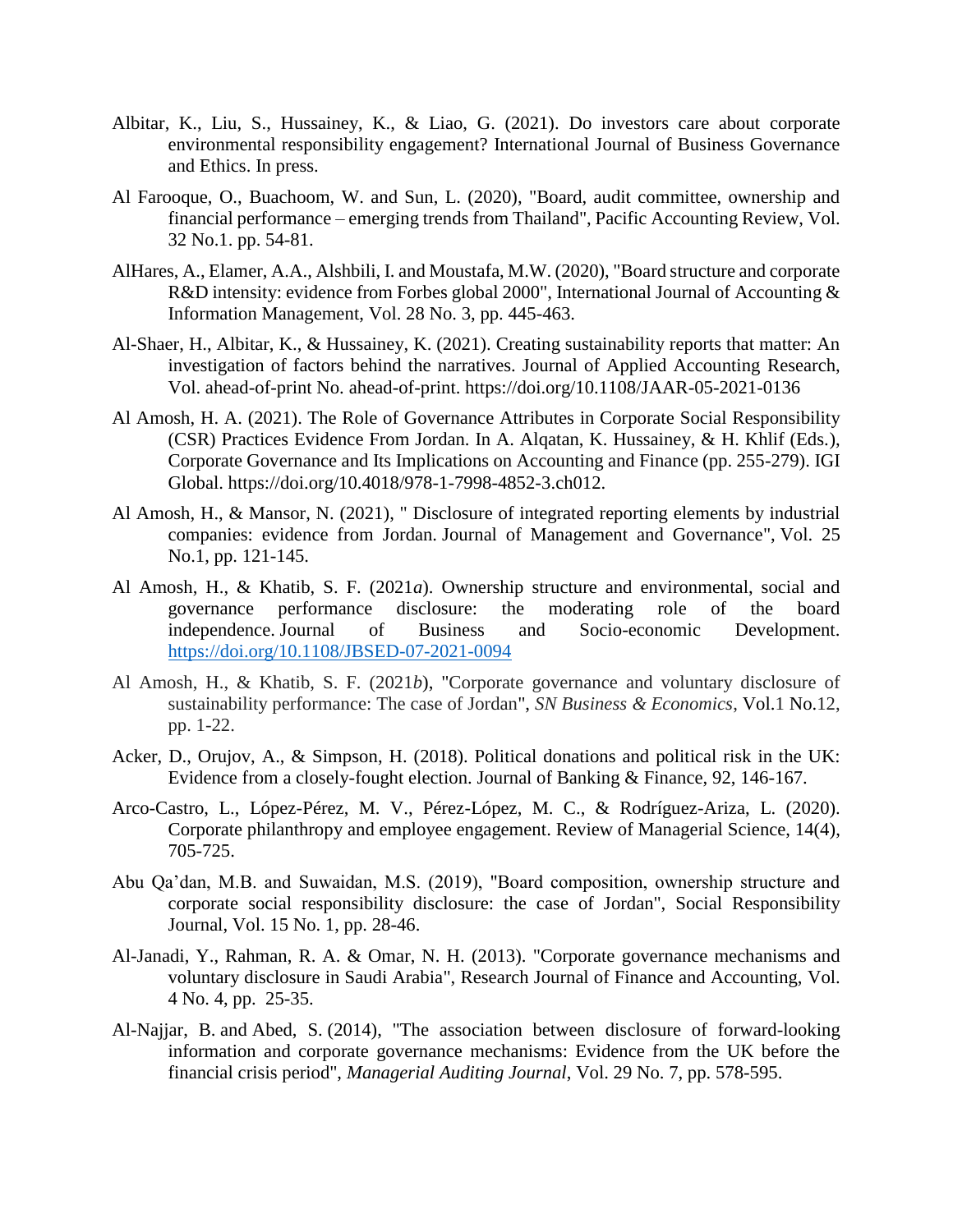- Al Lawati, H., Hussainey, K., & Sagitova, R. (2021). Disclosure quality vis-à-vis disclosure quantity: Does audit committee matter in Omani financial institutions?. *Review of Quantitative Finance and Accounting*, 1-38.
- Amato, L. H. & Amato, C. H. (2012)."Retail philanthropy: Firm size, industry, and business cycle". Journal of Business Ethics, Vol. 107 No. 4, pp. 435-448.
- Ananzeh, H. (2022), "Corporate governance and the quality of CSR disclosure: lessons from an emerging economy", Society and Business Review, Vol. ahead-of-print No. ahead-ofprint. https://doi.org/10.1108/SBR-09-2021-0153
- Ananzeh, H., Alshurafat, H. and Hussainey, K. (2021), "Do firm characteristics and ownership structure affect corporate philanthropic contributions in Jordan?", Journal of Financial Reporting and Accounting, Vol. ahead-of-print No. ahead-of-print. https://doi.org/10.1108/JFRA-08-2020-0249.
- Ananzeh, H., Alshurafat, H., Bugshan, A. and Hussainey, K. (2022), "The impact of corporate governance on forward-looking CSR disclosure", Journal of Financial Reporting and Accounting, Vol. ahead-of-print No. ahead-of-print. https://doi.org/10.1108/JFRA-10- 2021-0379
- Bansal, S., Lopez-Perez, M. & Rodriguez-Ariza, L. (2018)."Board Independence and Corporate Social Responsibility Disclosure: The Mediating Role of the Presence of Family Ownership". Journal of Administrative Sciences, Vol. 8 No. 3, pp. 33.
- Bebchuk, L. and Weisbach, M. (2010). "The State of Corporate Governance Research", The Review of Financial Studies, Vol. 23 No. 3, pp. 939-961.
- Brammer, S. J., Pavelin, S. & Porter, L. A. (2009)."Corporate charitable giving, multinational companies and countries of concern". Journal of Management Studies, Vol. 46 No. 4, pp. 575-596.
- Baraibar-Diez, E., & D Odriozola, M. (2019), "CSR committees and their effect on ESG performance in UK, France, Germany, and Spain". Sustainability, Vol. 11 No.18, p. 5077.
- Bae, S. M., Masud, M., Kaium, A., & Kim, J. D. (2018), "A cross-country investigation of corporate governance and corporate sustainability disclosure: A signaling theory perspective". Sustainability, Vol.10 No.8, p. 2611.
- Cha, W. and Rew, D. (2021), "Cannot give you because of living on the top of a castle: CEOs, corporate philanthropy and firm age", Society and Business Review, Vol. 16 No. 3, pp. 336-356.
- Campbell, K., & Mínguez-Vera, A. (2008), "Gender diversity in the boardroom and firm financial performance", Journal of business ethics, Vol. 83 No. 3, pp. 435-451.
- Chang, Y. K., Oh, W. Y., Park, J. H., & Jang, M. G. (2017), "Exploring the relationship between board characteristics and CSR: Empirical evidence from Korea", Journal of Business Ethics, Vol. 140 No. 2, pp. 225-242.
- Cucari, N., Esposito de Falco, S., & Orlando, B. (2018), "Diversity of board of directors and environmental social governance: Evidence from Italian listed companies", Corporate Social Responsibility and Environmental Management, Vol. 25 No.3, pp. 250-266.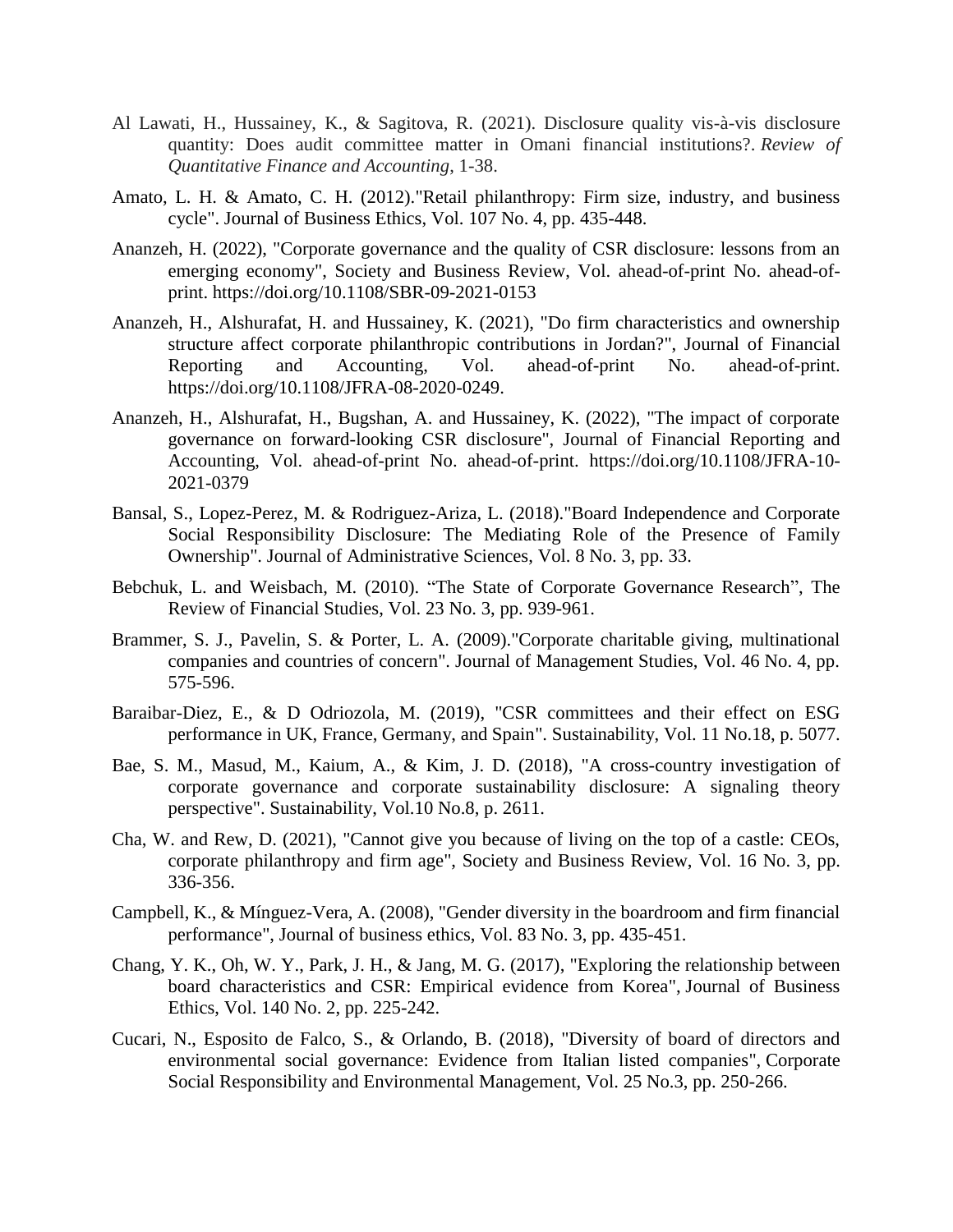- Chau, G. & Gray, S. J. (2010),"Family ownership, board independence and voluntary disclosure: Evidence from Hong Kong". Journal of International Accounting, Auditing and Taxation, Vol. 19 No. 2, pp. 93-109.
- Chen, S., Yang, C., & Albitar, K. (2021). Is there any heterogeneous impact of mandatory disclosure on corporate social responsibility dimensions? Evidence from a quasi-natural experiment in China. Data Science in Finance and Economics, 1(3), 272-297.
- Chiu, T.-K. & Wang, Y.-H. (2015),"Determinants of social disclosure quality in Taiwan: an application of stakeholder theory". Journal of Business Ethics, Vol. 129 No. 2, pp. 379- 398.
- Deegan, C.M. (2019), "Legitimacy theory: Despite its enduring popularity and contribution, time is right for a necessary makeover", Accounting, Auditing & Accountability Journal, Vol. 32 No. 8, pp. 2307-2329.
- Elmagrhi, M.H., Ntim, C.G., Crossley, R.M., Malagila, J.K., Fosu, S. and Vu, T.V. (2017), "Corporate governance and dividend pay-out policy in UK listed SMEs: the effects of corporate board characteristics", International Journal of Accounting and Information Management, Vol. 25 No. 4, pp. 459-483.
- Eugénio, T. P., Lourenco, I. C. & Morais, A. I. (2013), "Sustainability strategies of the company TimorL: extending the applicability of legitimacy theory", Management of Environmental Quality: An International Journal, Vol. 24 No.5, pp. 570-582.
- Fama, E. F. & Jensen, M. C. (1983)."Separation of ownership and control". The Journal of Law and Economics, Vol. 26 No. 2, pp. 301-325.
- Freeman, R. (1984), Strategic Management: A Stakeholder Approach, Ballinger, Boston, MA
- García-Sánchez, I. M., Gómez-Miranda, M. E., David, F., & Rodríguez-Ariza, L. (2019)," Board independence and GRI-IFC performance standards: The mediating effect of the CSR committee", Journal of Cleaner Production, Vol.225, pp.554-562.
- Gautier, A. & Pache, A.-C. (2015),"Research on corporate philanthropy: A review and assessment". Journal of Business Ethics, Vol. 126 No. 3, pp. 343-369.
- Gerged, A. M., Albitar, K., & Al‐Haddad, L. (2021),"Corporate environmental disclosure and earnings management—The moderating role of corporate governance structures", International Journal of Finance & Economics, pp. 1-22.
- Gujarati, D. N. 2003. Basic econometrics, Boston, McGraw-Hill Higher Education.
- Gulzar, M. A., Cherian, J., Hwang, J., Jiang, Y., & Sial, M. S. (2019),"The impact of board gender diversity and foreign institutional investors on the corporate social responsibility (CSR) engagement of Chinese listed companies", Sustainability, Vol.11 No.2, p. 307.
- Gupta, A., Naved, M. M., Kumbhare, H., Bherwani, H., Das, D., & Labhsetwar, N. (2021)," Impact assessment of clean cookstove intervention in Gujarat, India: a potential case for corporate social responsibility (CSR) funding", Environmental Science and Pollution Research, Vol. 28 No.10, pp. 12740-12752.
- Gounopoulos, D., Mazouz, K., & Wood, G. (2021),"The consequences of political donations for IPO premium and performance", Journal of Corporate Finance, Vol. 67, 101888.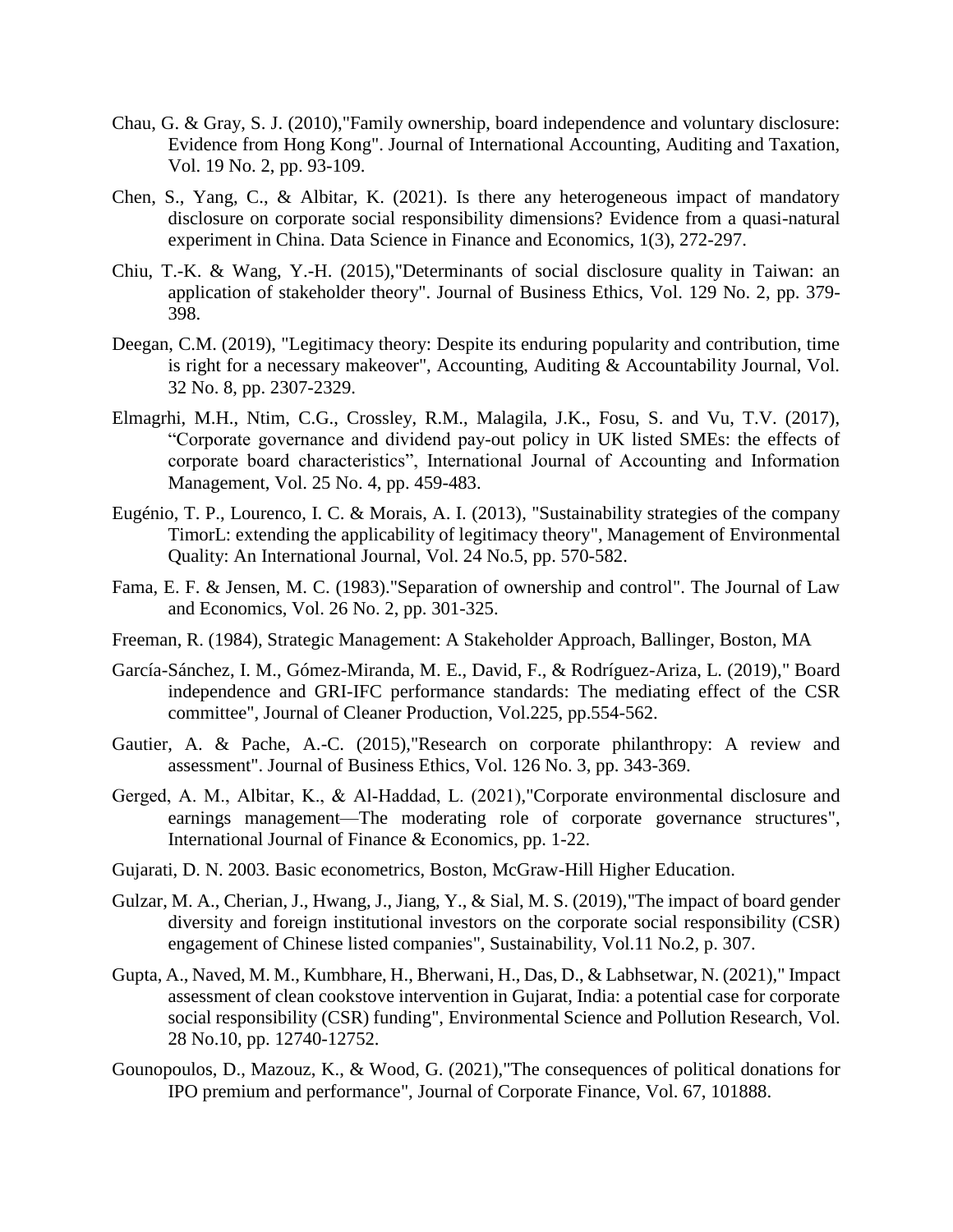- Haddad, A. E., Haddad, A. E., Sbeiti, W. M., Sbeiti, W. M., Qasim, A. & Qasim, A. (2017), "Accounting legislation, corporate governance codes and disclosure in Jordan: a review". International Journal of Law and Management, Vol. 59 No. 1, pp. 147-176.
- Hair, J. F., Black, W. C., Babin, B. J., & Anderson, R. E. (2010). Confirmatory factor analysis. *Multivariate Data Analysis, 7th ed.; Pearson Education, Inc.: Upper Saddle River, NJ, USA*, 600-638.
- Harris, E., Petrovits, C. M., & Yetman, M. H. (2015), "The effect of nonprofit governance on donations: Evidence from the revised form 990", The Accounting Review, Vol. 90 No.2, pp. 579-610.
- Houqe, M. N., van Zijl, T., Karim, A. K. M. W. & St George, T. (2019), "The value relevance of corporate donations", Pacific-Basin Finance Journal, p. 101127.
- Husted, B. W., & de Sousa-Filho, J. M. (2019), "Board structure and environmental, social, and governance disclosure in Latin America", Journal of Business Research, Vol. 102, pp. 220- 227.
- Harun, M.S., Hussainey, K., Mohd Kharuddin, K.A. and Farooque, O.A. (2020), "CSR Disclosure, Corporate Governance and Firm Value: a study on GCC Islamic Banks", International Journal of Accounting & Information Management, Vol. 28 No. 4, pp. 607-638.
- Hoi, C.-K.(S)., Xiong, J. and Zou, H. (2020), "Ownership identity and corporate donations: evidence from a natural experiment in China", China Finance Review International, Vol. 10 No. 2, pp. 113-142.
- Hong, J. M., Lee, W. N., & Heyne Centennial Professor in Communication Professor of Advertising. (2018). A content analysis of compatible fit among message elements in philanthropy ads. *Journal of Promotion Management*, *24*(6), 820-844.
- Kaymak, T. & Bektas, E. (2017), "Corporate social responsibility and governance: Information disclosure in multinational corporations", Corporate Social Responsibility and Environmental Management, Vol. 24 No. 6, pp. 555-569.
- Khan, S. N. (2018), "Making sense of the black box: An empirical analysis investigating strategic cognition of CSR strategists in a transitional market", Journal of Cleaner Production, Vol. 196, pp. 916-926.
- Kim, S., & Ji, Y. (2021), "Positive ripple effects of corporate leaders' CSR donations amid COVID-19 on corporate and country reputations: Multi-level reputational benefits of CSR focusing on Bill Gates and Jack Ma", Public Relations Review, Vol. 47 No.4, p. 102073.
- Kumar, N. (2019), "Corporate Social Responsibility: An analysis of impact and challenges in India", International Journal of Social Sciences Management and Entrepreneurship (IJSSME), Vol. 3 No.2, pp.53-63.
- Levy, Reynold. 1999. Give and Take A Candid Account of Corporate Philanthropy (Boston, MA: Harvard Business School Press, 1999), p. 109. Cited in McClimon 2004.
- Li, M. & Roberts, H. (2018), "CEO board membership: implications for firm value". Pacific Accounting Review, Vol. 30 No. 3, pp. 352-370.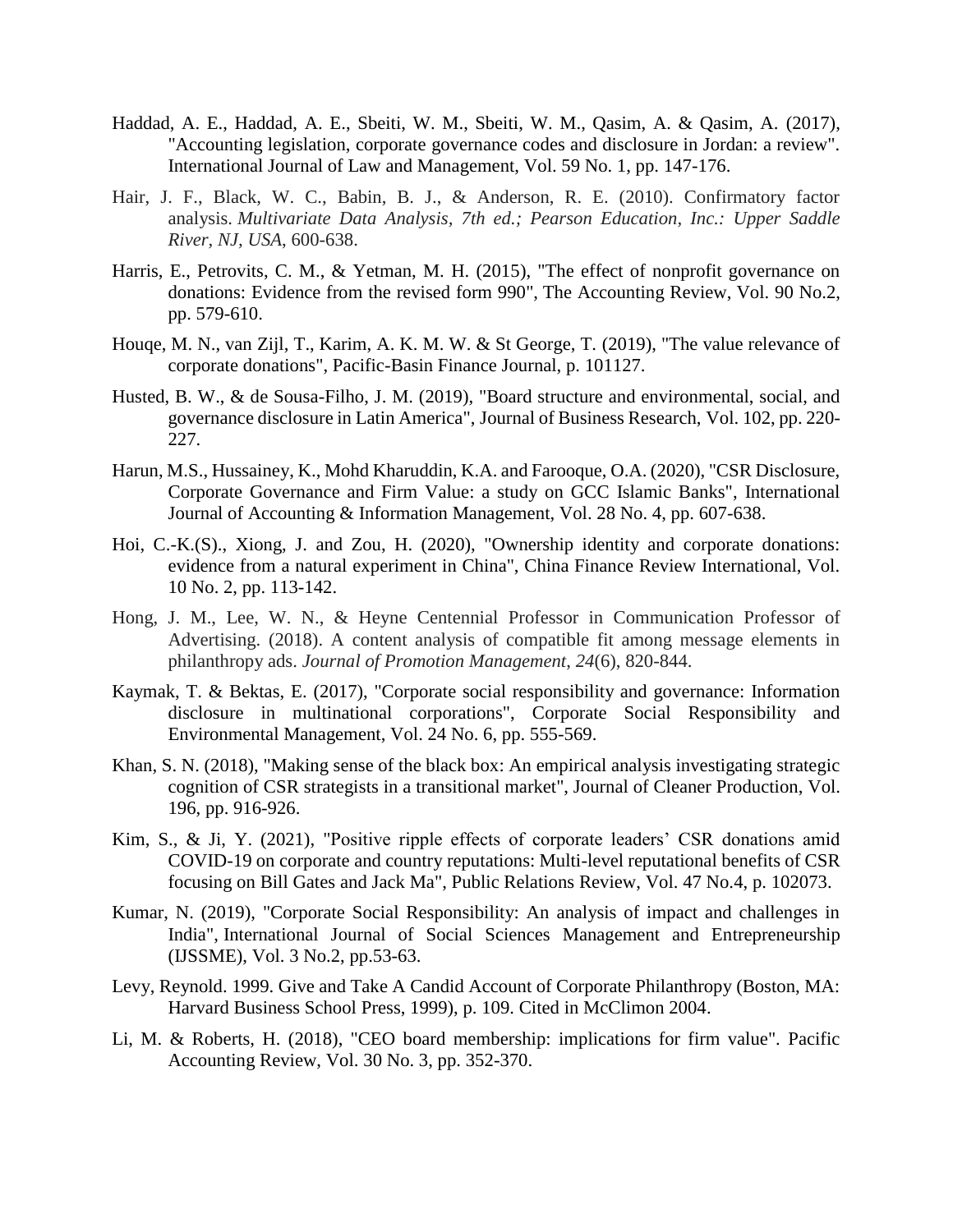- Li, Y., Gong, M., Zhang, X.-Y. & Koh, L. (2018), "The impact of environmental, social, and governance disclosure on firm value: The role of CEO power". The British Accounting Review, Vol. 50 No. 1, pp. 60-75.
- Liao, G., Hou, P., Shen, X., & Albitar, K. (2021). The impact of economic policy uncertainty on stock returns: The role of corporate environmental responsibility engagement. International Journal of Finance & Economics, 26(3), 4386-4392.
- Liu, C. (2018), "Are women greener? Corporate gender diversity and environmental violations", Journal of Corporate Finance, Vol. 52, pp.118-142.
- Lu, J., & Herremans, I. M. (2019), "Board gender diversity and environmental performance: An industries perspective", Business Strategy and the Environment, Vol. 28 No.7, pp. 1449- 1464.
- Lindblom, C. K. (1994). The implications of organizational legitimacy for corporate social performance and disclosure. In Critical Perspectives on Accounting Conference, New York, 1994.
- Majeed, S., Aziz, T., & Saleem, S. (2015), "The effect of corporate governance elements on corporate social responsibility (CSR) disclosure: An empirical evidence from listed companies at KSE Pakistan", International Journal of Financial Studies, Vol. 3 No.4, pp. 530-556.
- Marinetto, M. (1999). The historical development of business philanthropy: Social responsibility in the new corporate economy. Business History, Vol. 41 No.4, pp 1-20.
- Mohammadi, S., Saeidi, H. and Naghshbandi, N. (2021), "The impact of board and audit committee characteristics on corporate social responsibility: evidence from the Iranian stock exchange", International Journal of Productivity and Performance Management, Vol. 70 No. 8, pp. 2207-2236.
- Muttakin, M. B., Khan, A., & Mihret, D. G. (2018), "The effect of board capital and CEO power on corporate social responsibility disclosures", Journal of Business Ethics, Vol. 150 No.1, pp. 41-56.
- Moloi, T., & Marwala, T. (2020). The Legitimacy Theory and the Legitimacy Gap. In Artificial Intelligence in Economics and Finance Theories (pp. 103-113). Springer, Cham.
- Marano, V., & Kostova, T. (2016), "Unpacking the institutional complexity in adoption of CSR practices in multinational enterprises", Journal of Management Studies, Vol. 53 No.1, pp. 28-54.
- Matuszak, Ł., Różańska, E. and Macuda, M. (2019), "The impact of corporate governance characteristics on banks' corporate social responsibility disclosure: Evidence from Poland", Journal of Accounting in Emerging Economies, Vol. 9 No. 1, pp. 75-102
- Mazodier, M., Carrillat, F.A., Sherman, C. and Plewa, C. (2021), "Can donations be too little or too much?", European Journal of Marketing, Vol. 55 No. 1, pp. 271-296.
- Michelon, G. & Parbonetti, A. (2012),"The effect of corporate governance on sustainability disclosure", Journal of Management & Governance, Vol. 16 No. 3, pp. 477-509.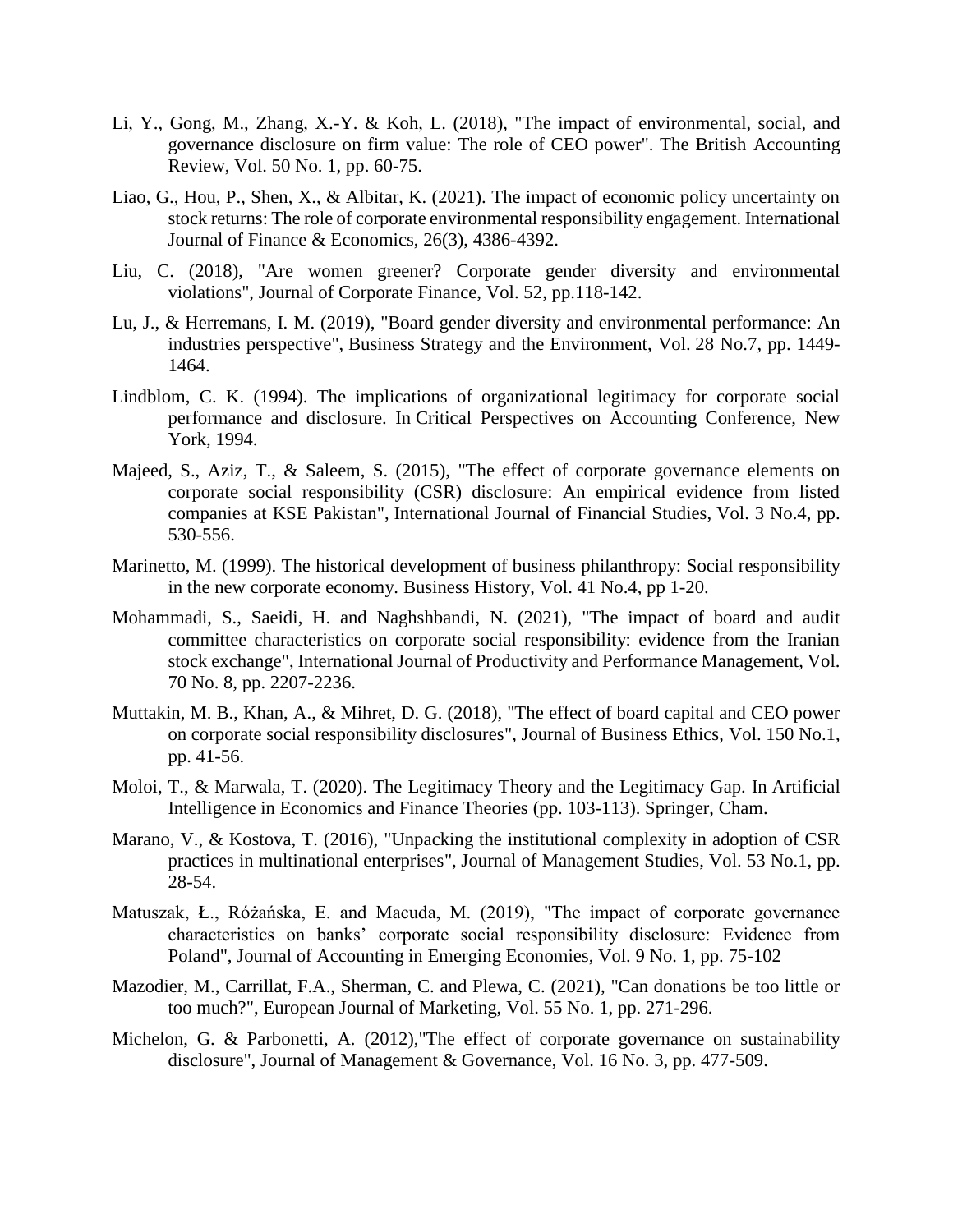- McClimon, Timothy J. 2004 "The Shape of Corporate Philanthropy Yesterday and Today" GIA Reader, Vol 15 No 3. Retrieved from [https://www.giarts.org/article/shape-corporate](https://www.giarts.org/article/shape-corporate-philanthropy-yesterday-and-today)[philanthropy-yesterday-and-today.](https://www.giarts.org/article/shape-corporate-philanthropy-yesterday-and-today)
- Ntim, C. G., Opong, K. K., Danbolt, J. & Thomas, D. A. (2012), "Voluntary corporate governance disclosures by post‐Apartheid South African corporations", Journal of Applied Accounting Research, Vol. 13 No. 2, pp. 122-144.
- Oyewumi, O. R., Ogunmeru, O. A. & Oboh, C. S. (2018), "Investment in corporate social responsibility, disclosure practices, and financial performance of banks in Nigeria", Future Business Journal, Vol. 4 No. 2, pp. 195-205.
- Patten, D., & Shin, H. (2019), "Sustainability Accounting, Management and Policy Journal's Contributions to Sustainability Disclosure Research: A Review and Assessment", Sustainability Accounting, Management and Policy Journal, Vol. 10 No.1, pp. 26-40.
- Pucheta‐Martínez, M. C., & Gallego‐Álvarez, I. (2019), "An international approach of the relationship between board attributes and the disclosure of corporate social responsibility issues", Corporate Social Responsibility and Environmental Management, Vol. 26 No.3, pp. 612-627.
- Ramón-Llorens, M. C., García-Meca, E., & Pucheta-Martínez, M. C. (2019), "The role of human and social board capital in driving CSR reporting", Long Range Planning, Vol. 52 No. 6, p. 101846.
- Rouf, M.A. and Hossan, M.A. (2021), "The effects of board size and board composition on CSR disclosure: a study of banking sectors in Bangladesh", International Journal of Ethics and Systems, Vol. 37 No. 1, pp. 105-121.
- Saunders, M. Lewis, P. and Thornhill, A. (2016), "Research methods for business students", Seventh ed., Pearson Education Limited, Harlow, England
- Seidl, D. Sanderson, P. and Roberts, J. (2012). "Applying the 'Comply-or-Explain' Principle: Discursive Legitimacy Tactics with Regard to Codes of Corporate Governance", Journal of Management & Governance, Vol. 17 No. 3, pp.791-826.
- Sial, M.S., Chunmei, Z. and Khuong, N.V. (2019), "Do female and independent directors explain the two-way relationship between corporate social responsibility and earnings management of Chinese listed firms?", International Journal of Accounting and Information Management, Vol. 27 No. 3, pp. 442-460.
- Siddiqui, S.S. (2015), "The association between corporate governance and firm performance  $a$ meta-analysis", International Journal of Accounting & Information Management, Vol. 23 No. 3, pp. 218-237.
- Said, R., Hj Zainuddin, Y. & Haron, H. (2009), "The relationship between corporate social responsibility disclosure and corporate governance characteristics in Malaysian public listed companies". Social Responsibility Journal, Vol. 5 No. 2, pp. 212-226.
- Sharif, M., & Rashid, K. (2014), "Corporate governance and corporate social responsibility (CSR) reporting: an empirical evidence from commercial banks (CB) of Pakistan", Quality & Quantity, Vol. 48 No. 5, pp. 2501-2521.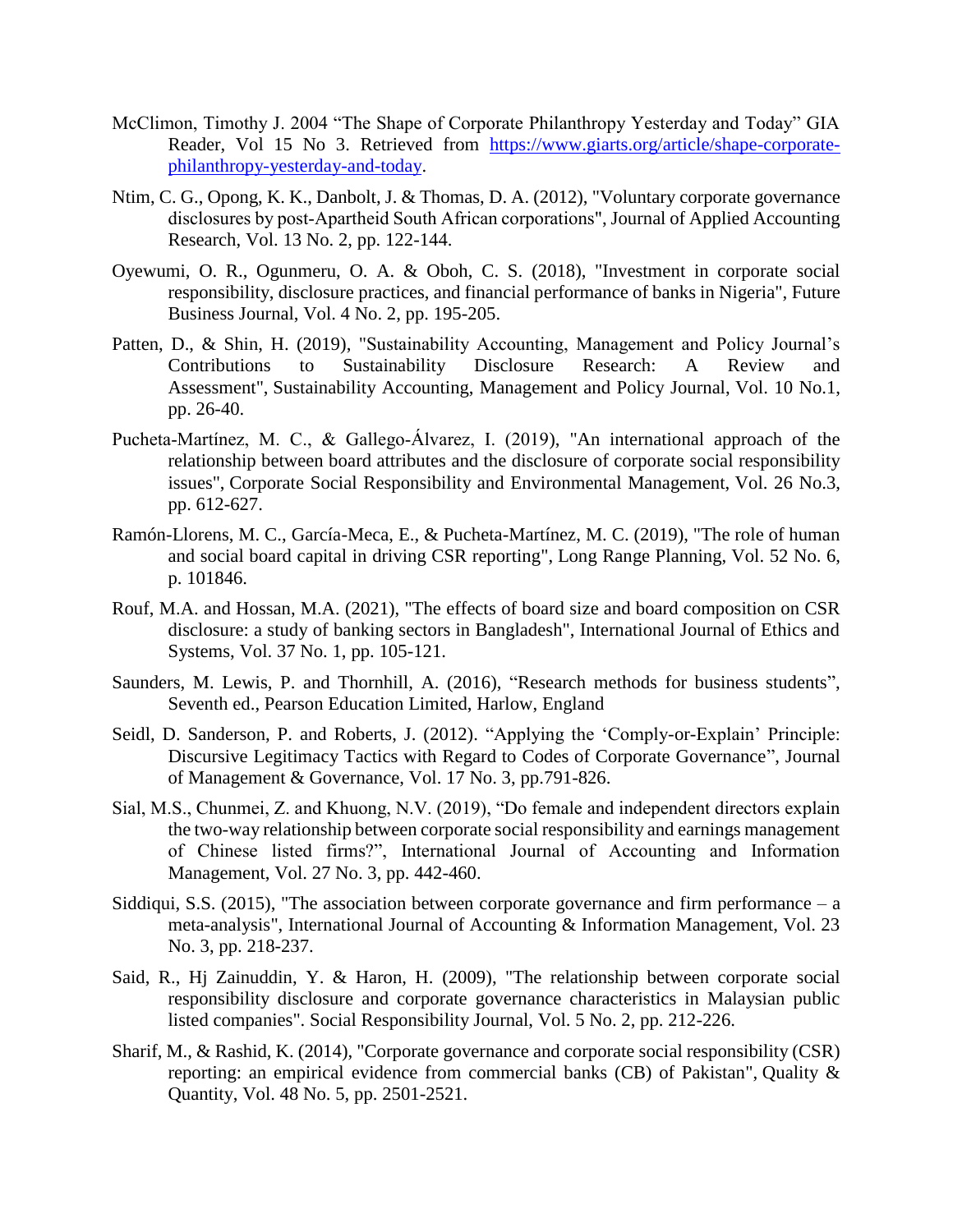- Schrempf-Stirling, J. (2018), "State power: Rethinking the role of the state in political corporate social responsibility", Journal of Business Ethics, Vol. 150 No. 1, pp. 1-14.
- Smith, C. (1994). "The new corporate philanthropy", Harvard business review, Vol. 72 No. 3, 105-114.
- Welford, R. (2007), "Corporate governance and corporate social responsibility: issues for Asia", Corporate Social Responsibility & Environmental Management, Vol. 14 No. 1, pp. 42-51.
- Yan, M. C., Huang, X. I. N., Foster, K. W., & Tester, F. (2007). Charity development in China An overview. *Asia Pacific Journal of Social Work and Development*, *17*(1), 79-94.
- Yu, H. C. (2020), "Corporate philanthropic giving and sustainable development", Journal of Management Development, Vol. 39 No. 7/8, pp. 837-849.
- Zattoni, A. Douglas, T. and Judge, W. (2013). "Developing Corporate Governance Theory through Qualitative Research", Corporate Governance: An International Review, Vol. 21 No. 2, pp.119-122.

| <b>Dependent Variable</b> | <b>Expected</b> sign | <b>Proxy definition</b>                                          |
|---------------------------|----------------------|------------------------------------------------------------------|
| DONAT intensity           |                      | Corporate donations to company total assets                      |
| <b>DONAT</b> amount       |                      | Natural logarithm of corporate donations                         |
| <b>Independent</b>        |                      |                                                                  |
| <b>Variable</b>           |                      |                                                                  |
| Governance score          | $^{+}$               | Governance pillar score                                          |
| Board size                | $^{+}$               | Number of board directors                                        |
| Independent directors     | $^{+}$               | The percentage of non-executive directors' presence on board     |
| committee<br>Audit        |                      | The percentage of non-executive directors' presence on the       |
| independence              | $^{+}$               | <i>audit committee</i>                                           |
| <b>Board diversity</b>    | $^{+}$               | Number of female directors on board                              |
| <b>CSR</b> Committee      |                      | 1 is assigned if the company has established a CSR committee     |
|                           | $^{+}$               | in year t, otherwise 0.                                          |
| CEO duality               |                      | 1 is assigned if the role of the CEO and the chairman is unified |
|                           |                      | in the hand of one person t, otherwise 0.                        |
| Company size              | $+$                  | Natural logarithm of total assets                                |
| Leverage                  |                      | Total debt/ total assets                                         |
| Profitability             | $^{+}$               | <b>ROA/ROE</b>                                                   |
| Liquidity                 | $\hspace{0.1mm} +$   | Total current liabilities/total current assets                   |

*Table 1: Summary of the study variables and their measures*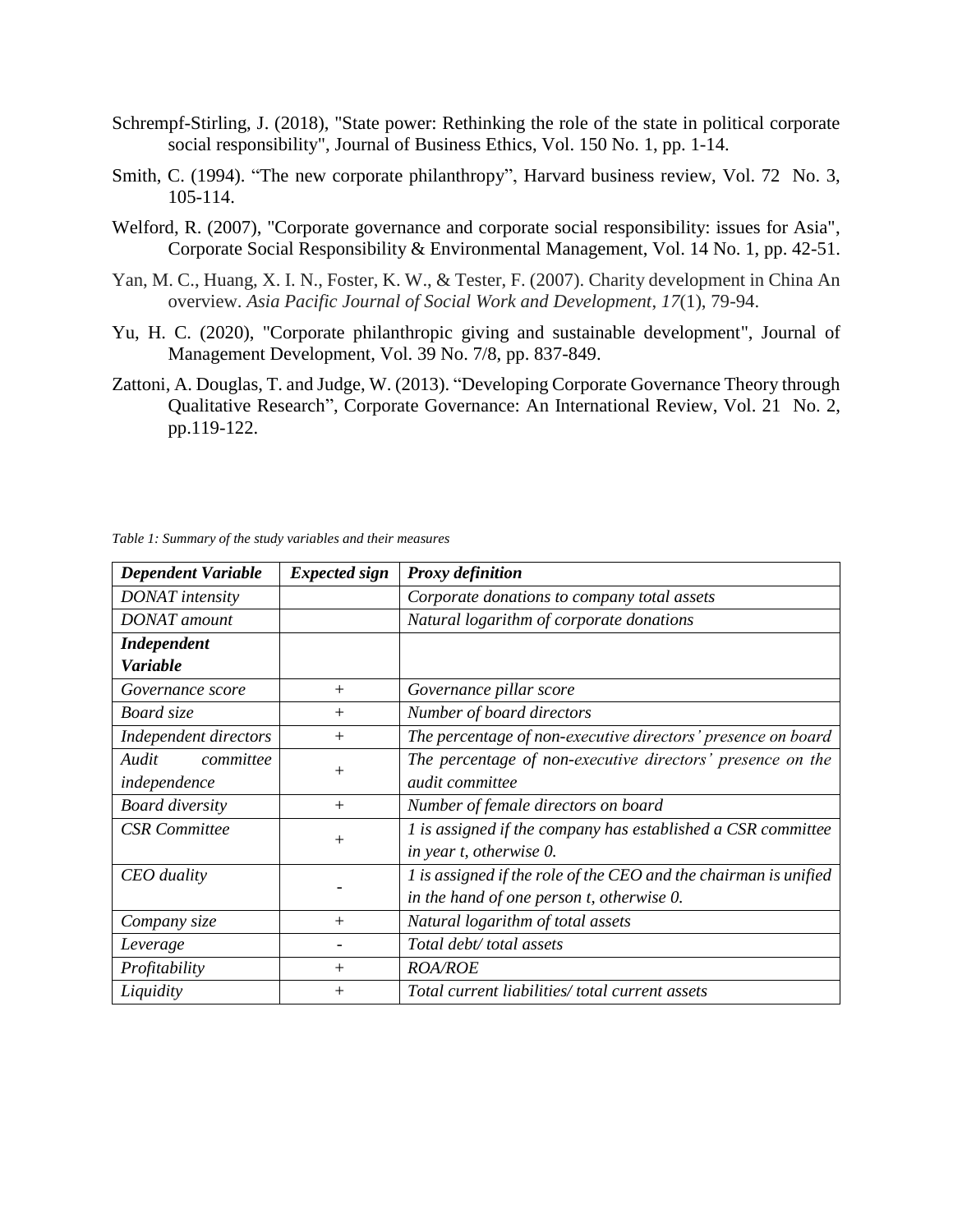*Table 2: Matrix of correlations*

| Variables     | (1)   | (2)      | (3)      | (4)      | (5)      | (6)      | (7)   | (8)      | (9)      | (10)     | (11)     | (12)  |
|---------------|-------|----------|----------|----------|----------|----------|-------|----------|----------|----------|----------|-------|
| $(1)$ DONT    | 1.000 |          |          |          |          |          |       |          |          |          |          |       |
| $(2)$ GOVSCOR | 0.077 | 1.000    |          |          |          |          |       |          |          |          |          |       |
| $(3)$ IND     | 0.017 | 0.405    | 1.000    |          |          |          |       |          |          |          |          |       |
| $(4)$ BSIZE   | 0.116 | 0.197    | 0.146    | 1.000    |          |          |       |          |          |          |          |       |
| $(5)$ GDIV    | 0.068 | 0.293    | 0.308    | 0.085    | 1.000    |          |       |          |          |          |          |       |
| $(6)$ CEO     | 0.016 | 0.129    | 0.039    | $-0.000$ | 0.036    | 1.000    |       |          |          |          |          |       |
| $(7)$ AUD     | 0.060 | 0.337    | 0.494    | 0.143    | 0.115    | 0.099    | 1.000 |          |          |          |          |       |
| $(8)$ LEV     | 0.031 | 0.008    | $-0.025$ | 0.111    | 0.026    | 0.045    | 0.001 | 1.000    |          |          |          |       |
| $(9)$ LIQ     | 0.013 | $-0.073$ | 0.027    | 0.046    | $-0.028$ | 0.064    | 0.008 | 0.253    | 1.000    |          |          |       |
| $(10)$ ROA    | 0.022 | 0.011    | 0.061    | $-0.040$ | 0.013    | $-0.008$ | 0.127 | $-0.207$ | $-0.136$ | 1.000    |          |       |
| $(11)$ CSR    | 0.068 | 0.306    | 0.113    | 0.196    | 0.103    | $-0.023$ | 0.105 | $-0.035$ | $-0.090$ | $-0.103$ | 1.000    |       |
| $(12)$ FSIZE  | 0.313 | 0.335    | 0.228    | 0.356    | 0.229    | 0.202    | 0.164 | 0.119    | $-0.136$ | 0.214    | $-0.082$ | 1.000 |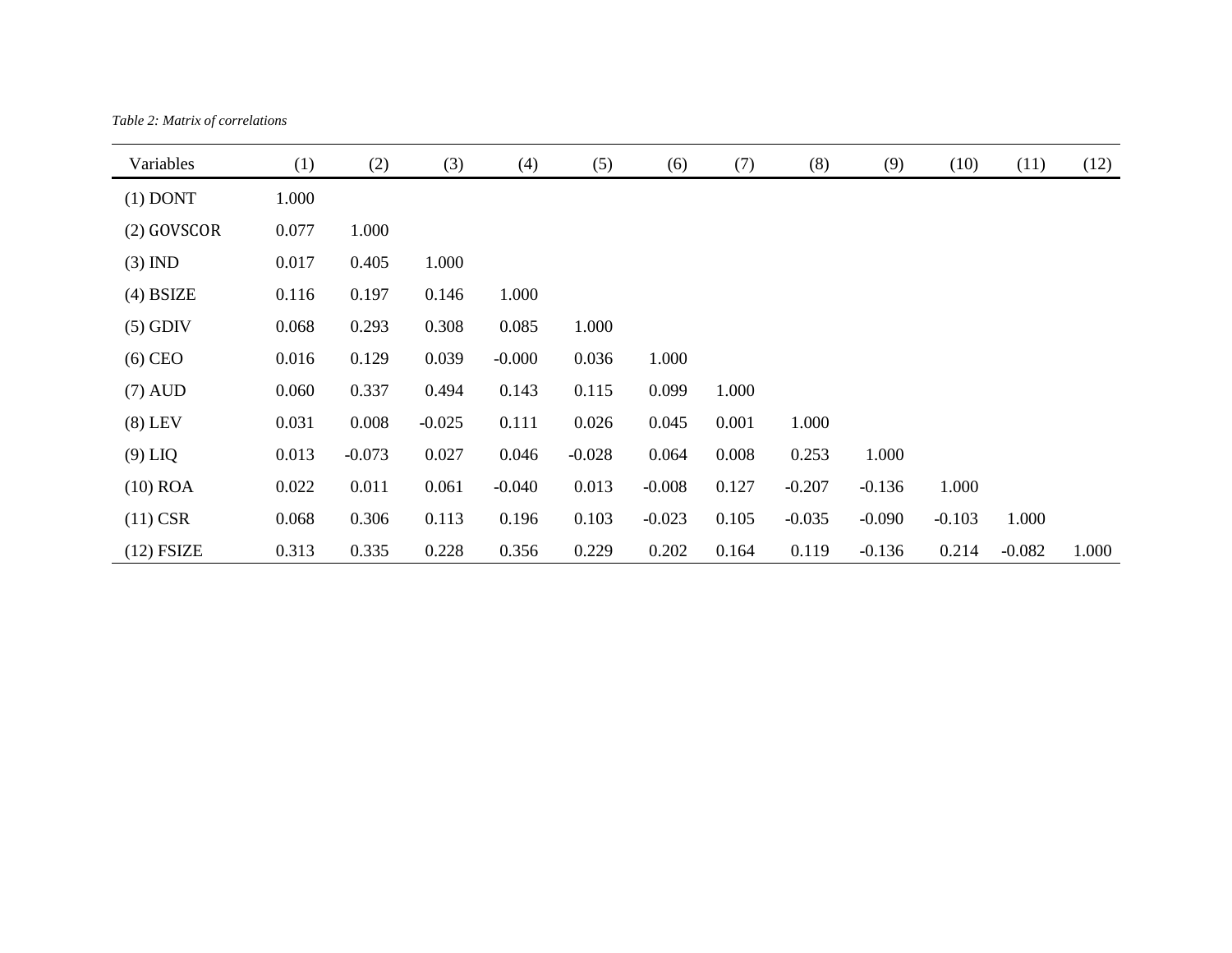| Variable         | Obs | Mean   | Std. Dev. | Min            | Max          |
|------------------|-----|--------|-----------|----------------|--------------|
| <b>DONAT AM</b>  | 630 | 12.45  | 2.289     | $\theta$       | 19.22        |
| <b>DONAT INT</b> | 630 | .00019 | .000435   | $\theta$       | .0017        |
| <b>GOVSCOR</b>   | 630 | 60.166 | 20.164    | 3.658          | 97.826       |
| <b>IND</b>       | 630 | 59.659 | 14.414    | 7.143          | 100          |
| <b>BSIZE</b>     | 630 | 8.548  | 2.009     | $\overline{4}$ | 16           |
| <b>GDIV</b>      | 630 | 27.448 | 11.315    | $\theta$       | 60           |
| <b>CEO</b>       | 630 | .984   | .127      | $\theta$       | $\mathbf{1}$ |
| <b>AUD</b>       | 630 | 90.584 | 16.283    | 14.286         | 100          |
| <b>CSR</b>       | 630 | .702   | .458      | $\theta$       | $\mathbf{1}$ |
| <b>LEV</b>       | 630 | .277   | .178      | $\theta$       | .867         |
| LIQ              | 630 | .903   | .781      | .002           | 12.857       |
| <b>ROA</b>       | 630 | 4.344  | 9.098     | $-55.339$      | 52.94        |
| <b>FSIZE</b>     | 630 | 21.313 | 1.428     | 17.936         | 26.413       |

*Table 3: Descriptive summary of the study variables* 

*Table 4: The impact of corporate governance rating on the amount of firms' donations* 

|                  | $\mathbf{\mathcal{L}}$ | (2)                                                         | (3)         |
|------------------|------------------------|-------------------------------------------------------------|-------------|
| <b>VARIABLES</b> |                        | <b>DONAT</b> amount <b>DONAT</b> amount <b>DONAT</b> amount |             |
|                  | (OLS)                  | (FE)                                                        | (RE)        |
|                  |                        |                                                             |             |
| <b>GOVSCOR</b>   | $0.0183***$            | $0.0105**$                                                  | $0.0128***$ |
|                  | (0.00488)              | (0.00426)                                                   | (0.00371)   |
| <b>FSIZE</b>     | $1.294***$             | $0.698**$                                                   | $1.223***$  |
|                  | (0.0643)               | (0.279)                                                     | (0.0853)    |
| <b>LEV</b>       | $-0.604$               | $-0.787$                                                    | $-0.111$    |
|                  | (0.552)                | (0.540)                                                     | (0.426)     |
| <b>ROA</b>       | $0.0337***$            | 0.00486                                                     | 0.00889     |
|                  | (0.00990)              | (0.00731)                                                   | (0.00657)   |
| LIQ              | 0.0383                 | $-0.0980$                                                   | $-0.0363$   |
|                  | (0.191)                | (0.157)                                                     | (0.135)     |
| Constant         | $-15.79***$            | $-2.038$                                                    | $-13.66***$ |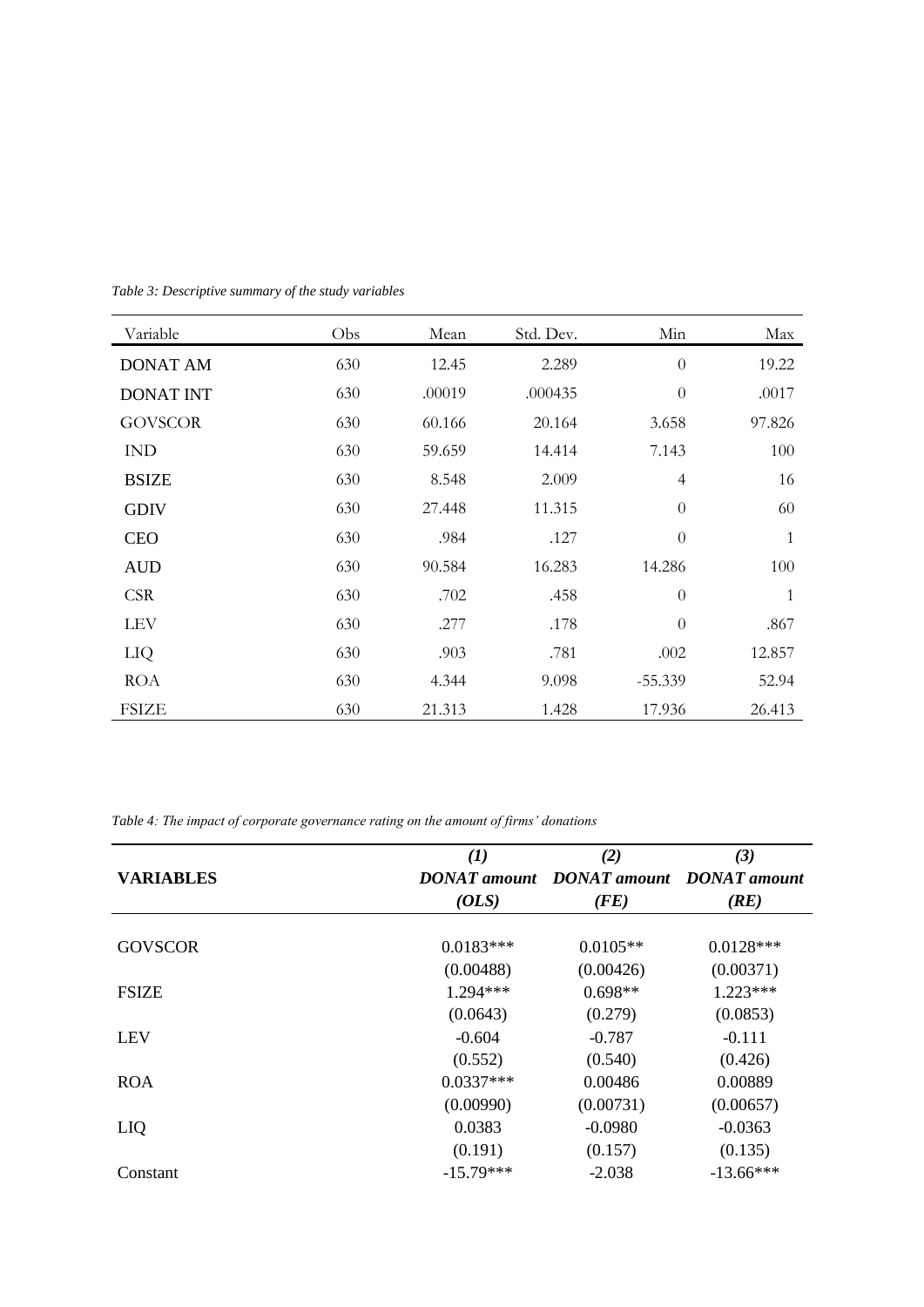|                                        | (1.288) | (6.022) | (1.803) |
|----------------------------------------|---------|---------|---------|
| <b>Year Dummies</b>                    | Yes     | Yes     | Yes     |
| <b>Industry Dummies</b>                | Yes     | Yes     | Yes     |
| Observations                           | 630     | 630     | 630     |
| R-squared                              | 0.662   | 0.075   |         |
|                                        |         |         |         |
|                                        |         |         |         |
| Standard errors in parentheses         |         |         |         |
| *** $p<0.01$ , ** $p<0.05$ , * $p<0.1$ |         |         |         |

 $\overline{\phantom{a}}$ 

*Table 5: The impact of corporate governance rating on the intensity of firms' donations*

|                         | (1)                    | (2)                         | (3)                         |
|-------------------------|------------------------|-----------------------------|-----------------------------|
| <b>VARIABLES</b>        | <b>DONAT</b> intensity | <b>DONAT</b> intensity (FE) | <b>DONAT</b> intensity (RE) |
|                         | (OLS)                  |                             |                             |
| <b>GOVSCOR</b>          | $0.199**$              | $0.138*$                    | $0.120**$                   |
|                         | (0.0780)               | (0.0642)                    | (0.0573)                    |
| <b>FSIZE</b>            | 5.737***               | 5.224                       | 5.667***                    |
|                         | (1.083)                | (4.249)                     | (1.474)                     |
| <b>LEV</b>              | $-6.526$               | $-9.469$                    | $-9.153$                    |
|                         | (9.173)                | (8.162)                     | (6.610)                     |
| <b>ROA</b>              | $0.284*$               | $-0.0282$                   | 0.00157                     |
|                         | (0.164)                | (0.0969)                    | (0.0888)                    |
| Constant                | $-85.34***$            | $-69.63$                    | $-73.08**$                  |
|                         | (22.97)                | (91.06)                     | (32.87)                     |
| <b>Year Dummies</b>     | Yes                    | Yes                         | Yes                         |
| <b>Industry Dummies</b> | Yes                    | Yes                         | Yes                         |
| Observations            | 630                    | 630                         | 630                         |
| R-squared               | 0.292                  | 0.024                       |                             |

Standard errors in parentheses

\*\*\* p<0.01, \*\* p<0.05, \* p<0.1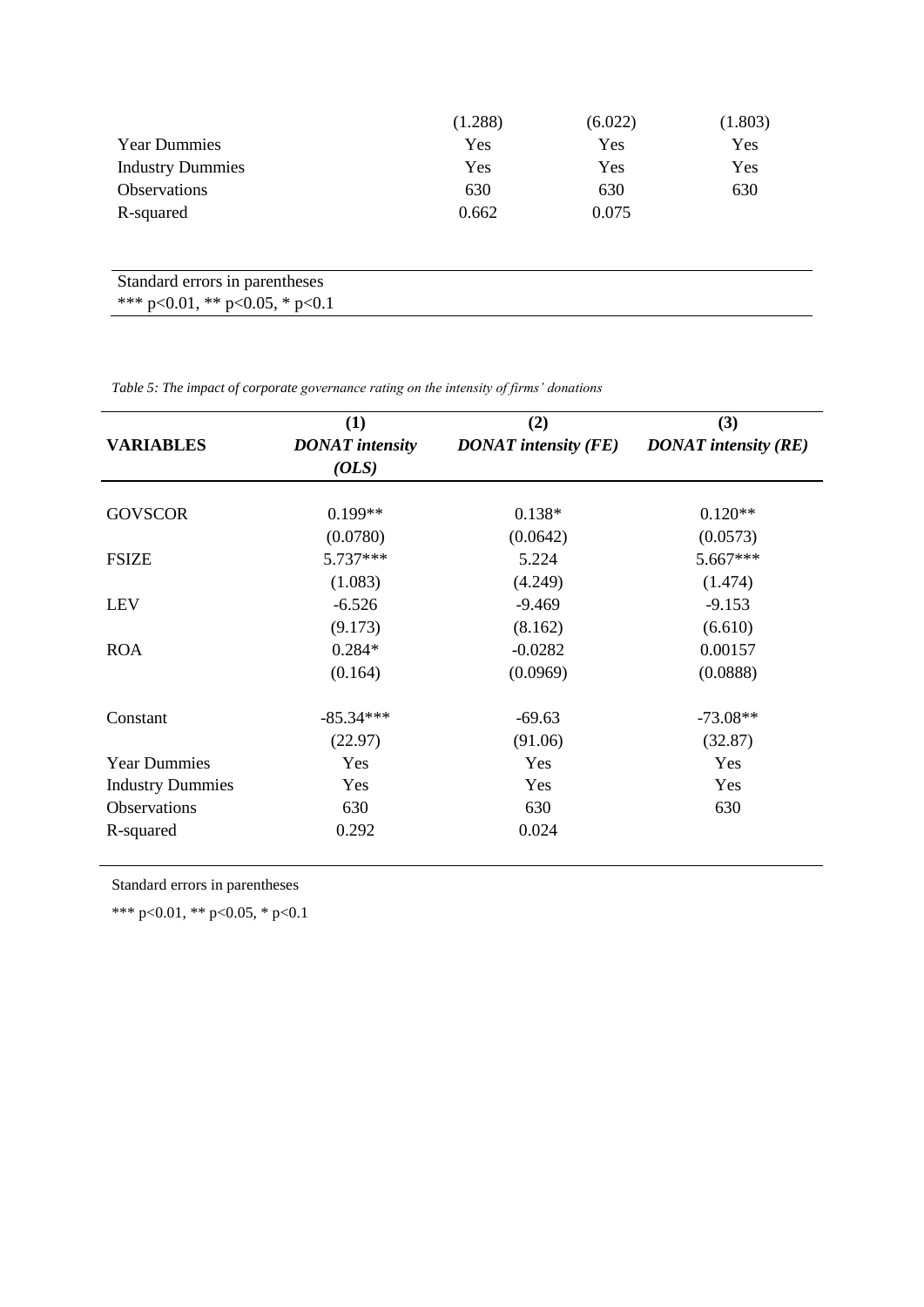| <b>VARIABLES</b>        | (1)<br><b>DONAT</b><br>amount<br>(OLS) | (2)<br><b>DONAT</b><br>amount<br>(RE) | (3)<br><b>DONAT</b> intensity<br>(OLS) | (4)<br><b>DONAT</b><br>intensity $(RE)$ |
|-------------------------|----------------------------------------|---------------------------------------|----------------------------------------|-----------------------------------------|
| <b>IND</b>              | $0.0200**$                             | $0.0146**$                            | $-0.0990$                              | 0.0290                                  |
|                         | (0.0102)                               | (0.00638)                             | (0.123)                                | (0.0890)                                |
| <b>BSIZE</b>            | $0.456***$                             | $0.199***$                            | 2.929***                               | 1.730***                                |
|                         | (0.0654)                               | (0.0438)                              | (0.810)                                | (0.614)                                 |
| <b>GDIV</b>             | $0.0330***$                            | $0.0124*$                             | $0.367**$                              | $0.169*$                                |
|                         | (0.0125)                               | (0.00658)                             | (0.155)                                | (0.0943)                                |
| <b>CEO</b>              | $-0.611$                               | $-1.433$                              | $-0.402$                               | $-3.733$                                |
|                         | (0.853)                                | (0.663)                               | (9.769)                                | (8.831)                                 |
| <b>AUD</b>              | $-0.427$                               | 0.269                                 | $-7.878$                               | $-4.057$                                |
|                         | (1.056)                                | (0.372)                               | (11.90)                                | (4.931)                                 |
| <b>CSR</b>              | 1.384***                               | $0.486**$                             | 3.93***                                | 4.502**                                 |
|                         | (0.307)                                | (0.211)                               | (3.796)                                | (2.958)                                 |
| <b>LEV</b>              | $-0.114$                               | $-0.422$                              | $-15.20$                               | $-7.906$                                |
|                         | (0.745)                                | (0.495)                               | (9.237)                                | (6.883)                                 |
| <b>ROA</b>              | $0.705***$                             | $-0.117$                              | 2.632                                  | $-1.157$                                |
|                         | (0.259)                                | (0.160)                               | (3.213)                                | (2.254)                                 |
| <b>FSIZE</b>            | $1.242***$                             | $1.155***$                            | $4.640***$                             | 4.116***                                |
|                         | (0.0803)                               | (0.0958)                              | (1.267)                                | (1.476)                                 |
| Constant                | 8.554***                               | $11.25***$                            | 29.17*                                 | 41.66***                                |
|                         | (1.510)                                | (0.953)                               | (17.48)                                | (13.78)                                 |
| <b>Year Dummies</b>     | Yes                                    | Yes                                   | Yes                                    | Yes                                     |
| <b>Industry Dummies</b> | Yes                                    | Yes                                   | Yes                                    | Yes                                     |
| Observations            | 630                                    | 630                                   | 630                                    | 630                                     |
| R-squared               | 0.268                                  |                                       | 0.209                                  |                                         |

*Table 6: The impact of corporate governance mechanisms on the intensity and the amount of firms' donations*

*Table 7: The impact of corporate governance mechanisms on the firms' donations under to sub-groups of companies*

|                  | <b>High ESG rating</b> | Low ESG rating    | <b>High Performing</b><br>Firm | <b>Low Performing</b><br>Firm  |
|------------------|------------------------|-------------------|--------------------------------|--------------------------------|
| <b>VARIABLES</b> | (1)                    | (2)               | (3)                            | (4)                            |
|                  | ESG>54%                | <b>ESG&lt;54%</b> | ROA>Mean                       | <b>ROA<mean< b=""></mean<></b> |
| <b>IND</b>       | $0.0237***$            | $0.0146*$         | $0.0118**$                     | $0.027*$                       |
| <b>BSIZE</b>     | (0.0796)               | (0.0708)          | (0.0614)                       | (0.0816)                       |
|                  | $0.675***$             | $0.486***$        | $0.281***$                     | $0.156***$                     |
| <b>GDIV</b>      | (0.058)                | (0.046)           | (0.059)                        | (0.053)                        |
|                  | $0.199**$              | $0.195**$         | $0.181*$                       | $0.209**$                      |
|                  | (0.0838)               | (0.0829)          | (0.0949)                       | (0.0828)                       |
| <b>CEO</b>       | $-5.710$               | $-6.289$          | $-7.298$                       | $-6.131$                       |
|                  | (2.908)                | (2.724)           | (3.993)                        | (2.463)                        |
| <b>AUD</b>       | 0.191                  | 0.112             | 0.231                          | 0.235                          |
|                  | (0.0618)               | (0.0702)          | (0.0703)                       | (0.0689)                       |
| <b>CSR</b>       | $3.283***$             | 5.435             | 3.93***                        | 2.807***                       |